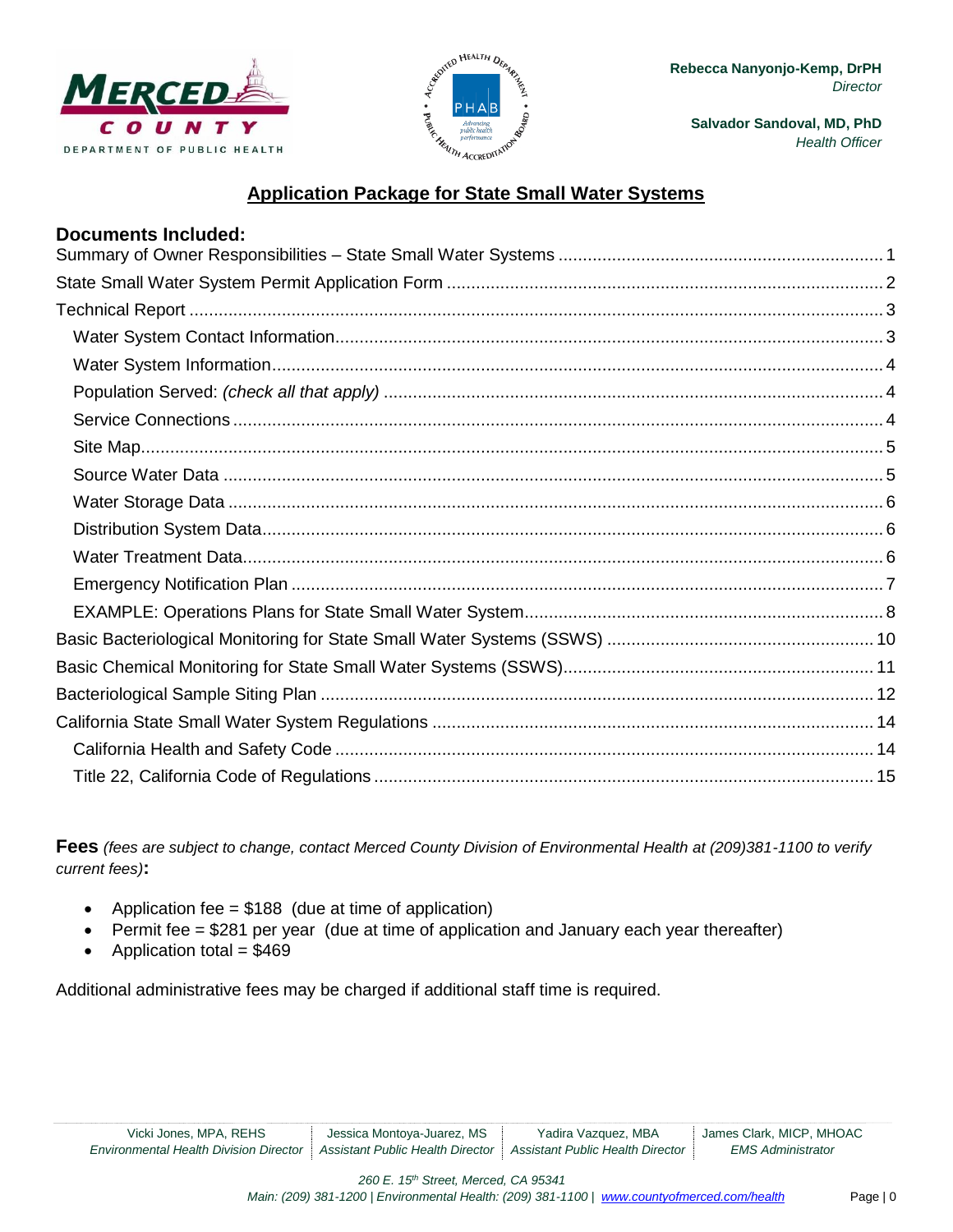



# **Summary of Owner Responsibilities – State Small Water Systems**

## <span id="page-1-0"></span>**Initial Application:**

- 1. Submit a technical report to the local health officer as part of the permit application that describes the proposed or existing system as follows *(California Code of Regulations [CCR], Title 22, 64211)*:
	- a. The service area.
	- b. The distribution system including storage and pumping facilities.
	- c. The water source including source capacity, water quality, and any water treatment facilities.
	- d. Identify the owner of the system and the party responsible for day to day operations of the system.
	- e. Describe the plan for notification of those served by the system under emergency conditions.
	- f. Describe the operating plan for the system and shall specify how the responsible party will respond to failure of the major system components.
- 2. Demonstrate that sufficient water is available from the water system's sources and distribution storage facilities to supply a minimum of three gallons per minute for at least 24 hours for each service connection served by the system.

#### **Ongoing Responsibilities:**

- 1. Pay fees imposed by the regulatory agency.
- 2. Provide the Annual Notice to the customers served by the state small water system annually *(CCR, Title 22, 64211)*.
- 3. Conduct and report routine bacteriological and chemical monitoring.
- 4. Respond to unacceptable bacteriological or chemical monitoring results.
- 5. Comply with any corrective actions ordered in response to positive *E. coli* / bacteriological testing.
- 6. Comply with any corrective actions ordered in response to a chemical maximum contaminant level (MCL) exceedance.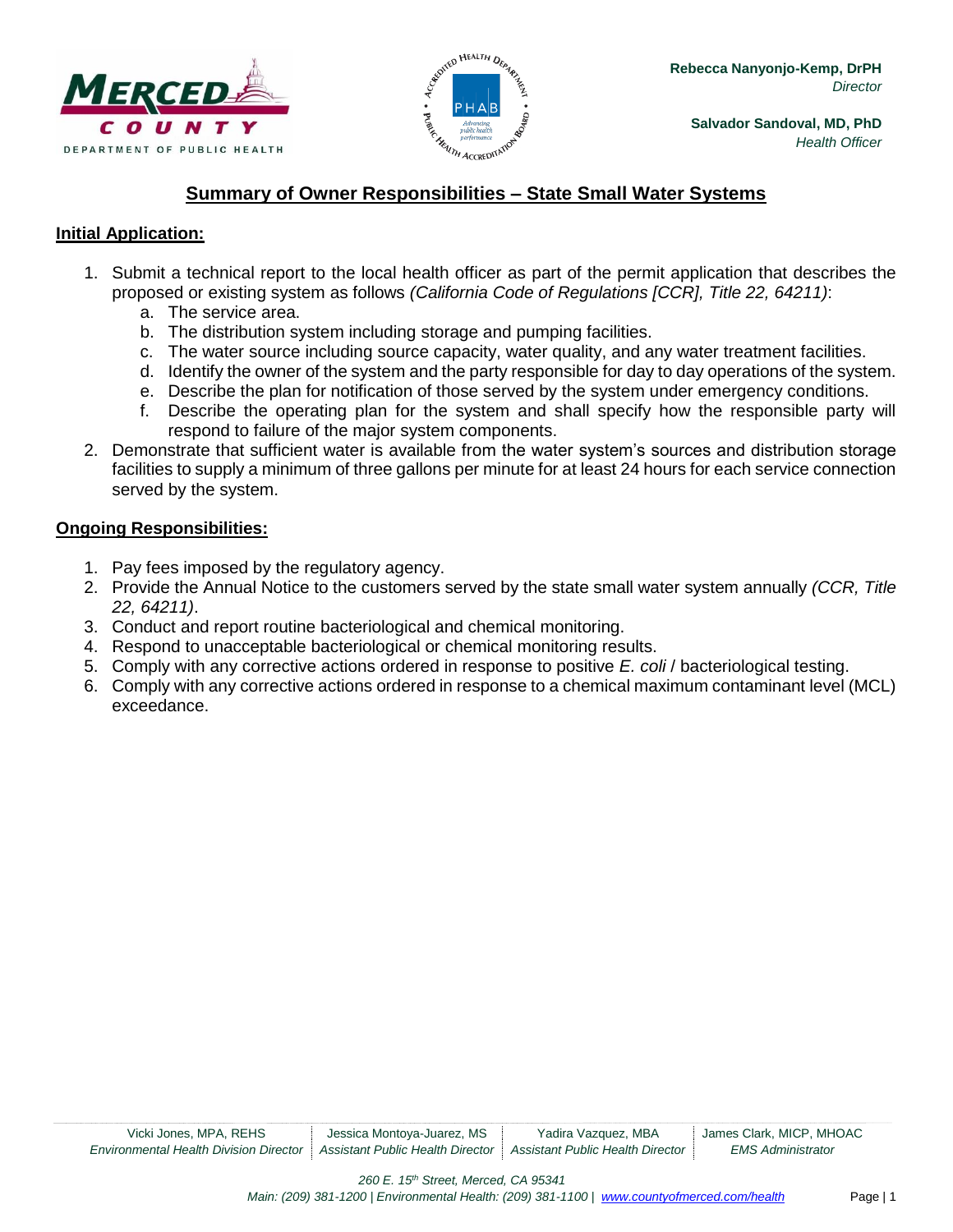



# **State Small Water System Permit Application Form**

#### <span id="page-2-0"></span>**Applicant:** \_\_\_\_\_\_\_\_\_\_\_\_\_\_\_\_\_\_\_\_\_\_\_\_\_\_\_\_\_\_\_\_\_\_\_\_\_\_\_\_\_\_\_\_\_\_\_\_\_\_\_\_\_\_\_\_\_\_\_\_\_\_\_\_\_\_\_\_\_\_\_\_\_\_\_\_\_\_\_

NAME OR LEGAL OWNER, PERSON(S) OR ORGANIZATION

#### **Water System Name:** \_\_\_\_\_\_\_\_\_\_\_\_\_\_\_\_\_\_\_\_\_\_\_\_\_\_\_\_\_\_\_\_\_\_\_\_\_\_\_\_\_\_\_\_\_\_\_\_\_\_\_\_ **244**\_\_\_\_\_\_\_\_\_\_\_\_\_\_

SYSTEM NUMBER

Pursuant and subject to all of the terms, conditions and provisions of Division 4, Chapter 14, Article 3, Sections 64211 to 64217 of Title 22, the California Code of Regulations (CCR), and all amendments thereto, relating to state small water systems, application is hereby made to the Merced County Department of Public Health, Division of Environmental Health (MCDEH) for a Permit to Operate a State Small Water System.

# **Indicate item(s) for subject application:**

- $\Box$  Application for new water system
- $\Box$  Change of ownership to existing water system
- $\Box$  Construct or expand existing water system and/or water sources
- $\Box$  Add treatment and/or make improvements to existing water system
- Other *(attach description)*

## **Application Attachments:** *(required)*

- □ Technical Report:
	- □ Site Plan
	- □ Well Completion Report
	- $\Box$  Distribution Piping Diagram
	- □ Operation Plan
	- □ Water System Contact Information
	- □ Emergency Notification Plan
	- □ Operation Plan
- Surface Water Intake Data *(if applicable)*
- □ Bacteriological Sample Siting Plan
- $\Box$  \*\*If application is made by a corporation, it must be accompanied by a Resolution of the Board of Directors of said corporation authorizing the application to be made.

# **Signature Information**

- If this application is made by a corporation, it must be signed in the name of the corporation by its duly accredited officer or officers.
- If this application is made by a partnership, all of the members must sign.
- If this application is made by more than one individual, all must sign.

| <b>SIGNATURE</b> | <b>TITLE</b>                                                                            |                                   | <b>DATE</b>                                                |
|------------------|-----------------------------------------------------------------------------------------|-----------------------------------|------------------------------------------------------------|
| <b>SIGNATURE</b> | <b>TITLE</b>                                                                            |                                   | <b>DATE</b>                                                |
| <b>SIGNATURE</b> | <b>TITLE</b>                                                                            |                                   | <b>DATE</b>                                                |
|                  |                                                                                         | <b>** FOR OFFICIAL USE ONLY**</b> |                                                            |
|                  | Date Received MCDEH Staff<br>Date Approved _______________________ MCDEH Staff ________ | Invoice $#$                       | Date Received <b>Example 20</b><br>Check # Fee Received \$ |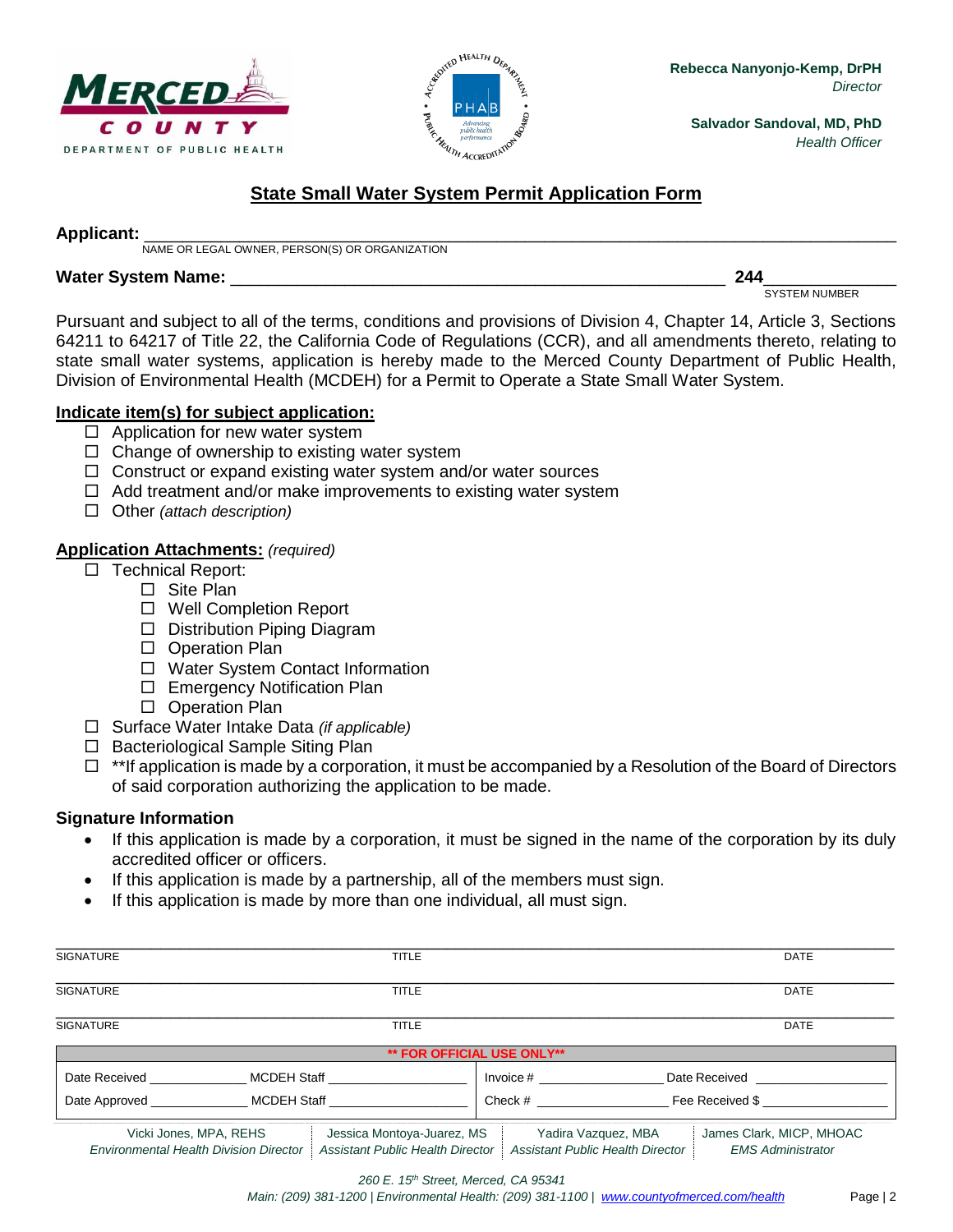



# **Technical Report Water System Contact Information**

# <span id="page-3-1"></span><span id="page-3-0"></span>**Facility Information\*:**

| <b>FACILITY NAME</b><br>244                                                              |                                         |
|------------------------------------------------------------------------------------------|-----------------------------------------|
|                                                                                          | FACILITY ADDRESS (STREET)               |
| ASSESSOR'S PARCEL NUMBER (APN)<br><b>SYSTEM NUMBER</b>                                   | FACILITY ADDRESS (CITY, STATE, ZIPCODE) |
| <b>Property Owner Contact*:</b>                                                          |                                         |
| PROPERTY OWNER NAME                                                                      | MAILING ADDRESS (STREET OR P. O. BOX)   |
| PHONE NUMBER<br><b>E-MAIL ADDRESS</b>                                                    | MAILING ADDRESS (CITY, STATE, ZIPCODE)  |
| <b>Facility Manager Contact*:</b>                                                        |                                         |
| <b>FACILITY NAME</b>                                                                     | FACILITY ADDRESS (STREET)               |
| 244<br>ASSESSOR'S PARCEL NUMBER (APN)<br><b>SYSTEM NUMBER</b>                            | FACILITY ADDRESS (CITY, STATE, ZIPCODE) |
| <b>Emergency Notification Contact*:</b><br>Primary                                       | Secondary                               |
| NAME / TITLE                                                                             | NAME / TITLE                            |
| DAY PHONE<br>NIGHT PHONE                                                                 | DAY PHONE<br>NIGHT PHONE                |
| <b>E-MAIL ADDRESS</b>                                                                    | <b>E-MAIL ADDRESS</b>                   |
| Routine/Non-Emergency Contact <sup>*</sup> : name as Primary emergency contact (default) | Same as Secondary emergency contact     |
| <b>FACILITY NAME</b>                                                                     | FACILITY ADDRESS (STREET)               |
| 244                                                                                      |                                         |
| ASSESSOR'S PARCEL NUMBER (APN)<br><b>SYSTEM NUMBER</b>                                   | FACILITY ADDRESS (CITY, STATE, ZIPCODE) |

Vicki Jones, MPA, REHS Jessica Montoya-Juarez, MS Yadira Vazquez, MBA James Clark, MICP, MHOAC<br>
Inmental Health Division Director Assistant Public Health Director Assistant Public Health Director EMS Administrator *Environmental Health Division Director* | Assistant Public Health Director | Assistant Public Health Director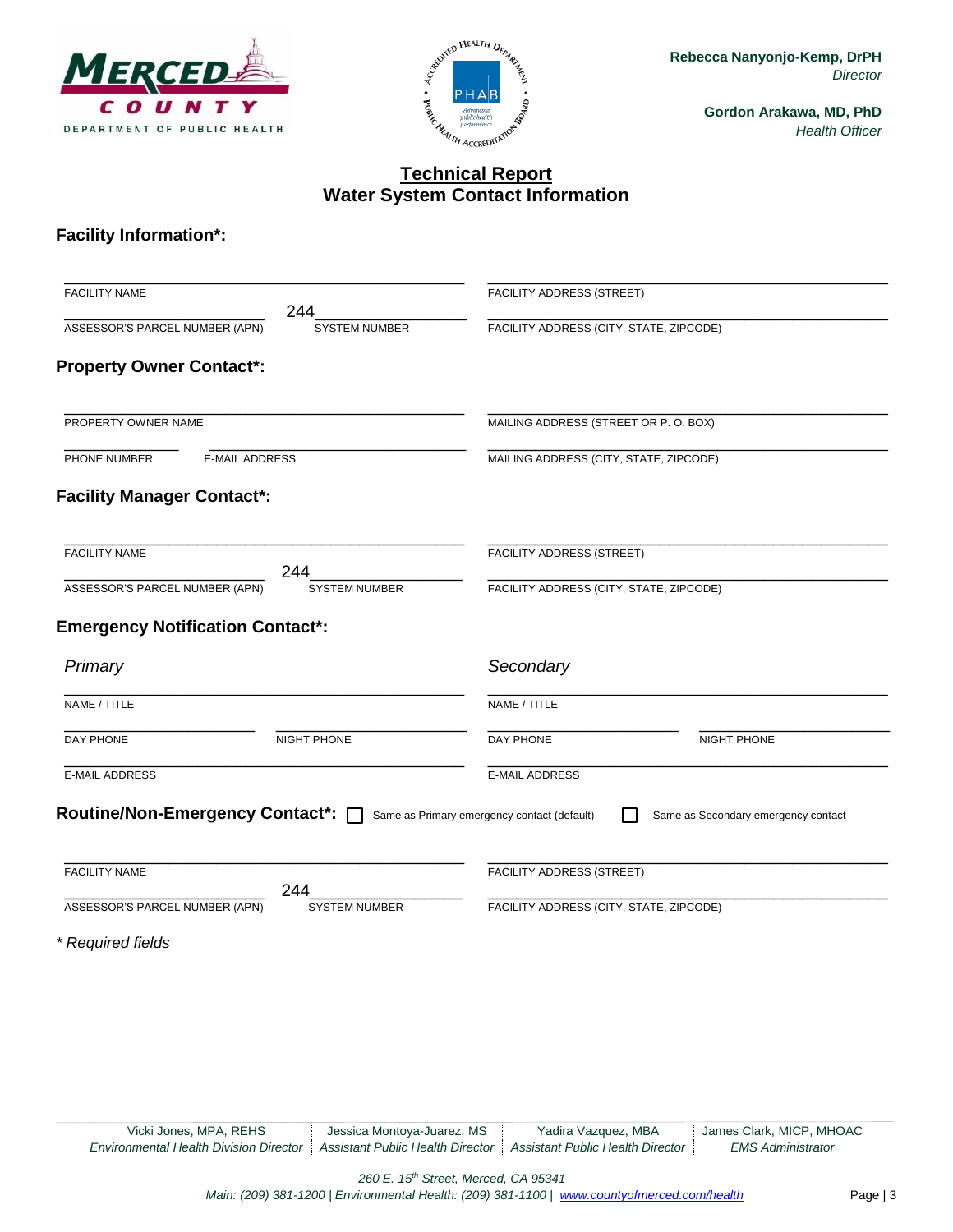



# **Technical Report Water System Information**

<span id="page-4-0"></span>A description of the water system is a component of the technical report. Periodic updates of the water system's service connections and population served allows the water system classified appropriately.

<span id="page-4-2"></span><span id="page-4-1"></span>

|                                                                                                                                     | 244                  |
|-------------------------------------------------------------------------------------------------------------------------------------|----------------------|
|                                                                                                                                     | <b>SYSTEM NUMBER</b> |
| <b>Population Served:</b> (check all that apply)                                                                                    |                      |
| □ *Residential No. __________ □ Employee/Student No. ________ □ Transient User No. ____                                             |                      |
| *To determine approximate residential population, multiple number of residential service connections by 2.8 (CCR, Title 22, 64412). |                      |
|                                                                                                                                     |                      |
| <b>Service Connections:</b>                                                                                                         |                      |
| <b>Number of Connections:</b>                                                                                                       |                      |
| *A duplex is two connections.                                                                                                       |                      |
|                                                                                                                                     |                      |
| <b>Description of Service Area:</b>                                                                                                 |                      |

\_\_\_\_\_\_\_\_\_\_\_\_\_\_\_\_\_\_\_\_\_\_\_\_\_\_\_\_\_\_\_\_\_\_\_\_\_\_\_\_\_\_\_\_\_\_\_\_\_\_\_\_\_\_\_\_\_\_\_\_\_\_\_\_\_\_\_\_\_\_\_\_\_\_\_\_\_\_\_\_\_\_\_\_\_

\_\_\_\_\_\_\_\_\_\_\_\_\_\_\_\_\_\_\_\_\_\_\_\_\_\_\_\_\_\_\_\_\_\_\_\_\_\_\_\_\_\_\_\_\_\_\_\_\_\_\_\_\_\_\_\_\_\_\_\_\_\_\_\_\_\_\_\_\_\_\_\_\_\_\_\_\_\_\_\_\_\_\_\_\_

#### **Structures with Service Connections:**

|                 | <b>Address</b>                      | <b>Description of</b><br><b>Connection</b> | <b>Type of Point of Use Treatment</b><br>(if applicable) |
|-----------------|-------------------------------------|--------------------------------------------|----------------------------------------------------------|
|                 | Example: 1234 Happy St., Townsville | 3 bdrm mobile home                         | Reverse osmosis filter at kitchen sink.                  |
| 1               |                                     |                                            |                                                          |
| $\overline{2}$  |                                     |                                            |                                                          |
| 3               |                                     |                                            |                                                          |
| $\overline{4}$  |                                     |                                            |                                                          |
| 5               |                                     |                                            |                                                          |
| $\,6\,$         |                                     |                                            |                                                          |
| $\overline{7}$  |                                     |                                            |                                                          |
| 8               |                                     |                                            |                                                          |
| $9\,$           |                                     |                                            |                                                          |
| 10              |                                     |                                            |                                                          |
| 11              |                                     |                                            |                                                          |
| $\overline{12}$ |                                     |                                            |                                                          |
| 13              |                                     |                                            |                                                          |
| 14              |                                     |                                            |                                                          |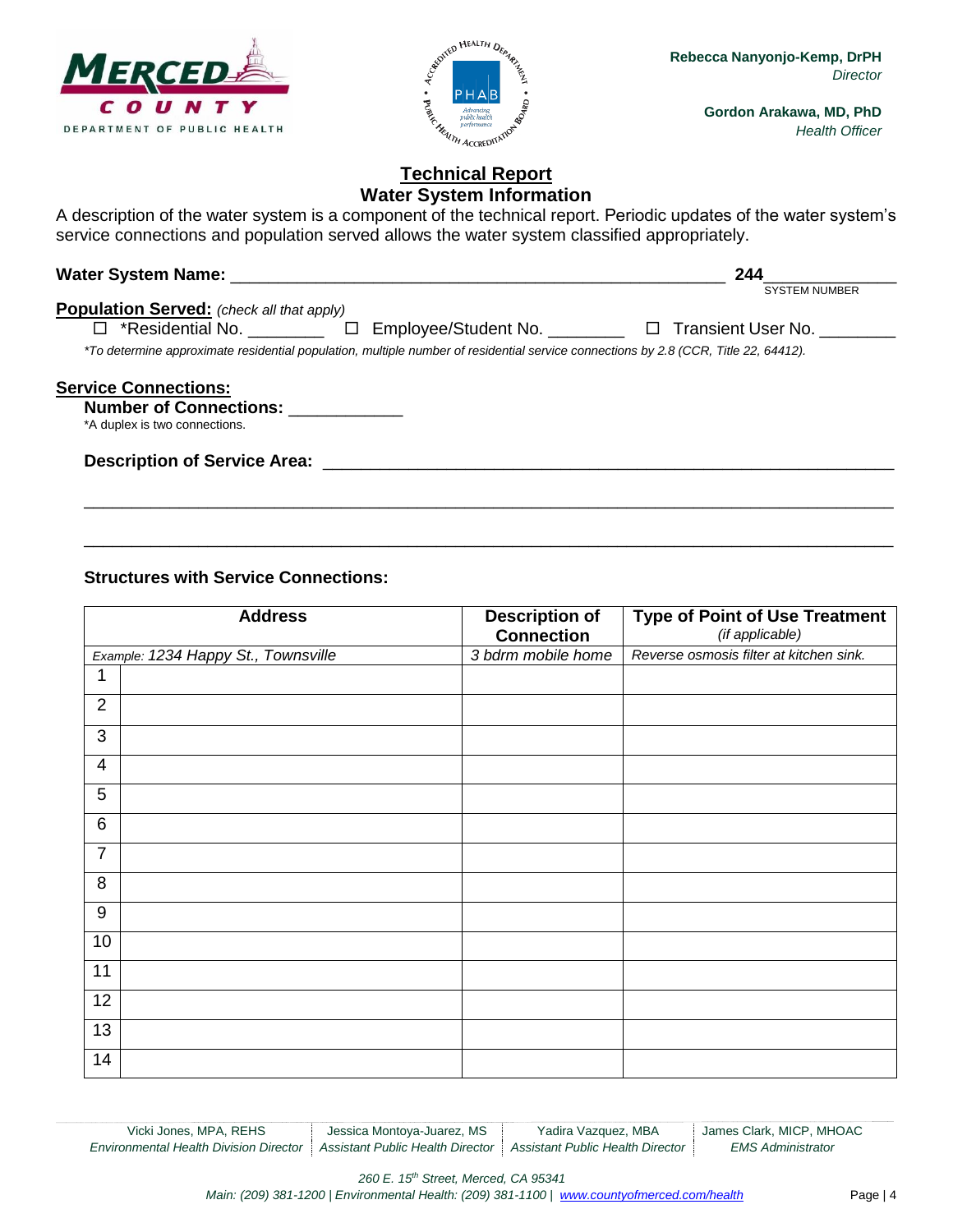



**Rebecca Nanyonjo-Kemp, DrPH** *Director*

> **Gordon Arakawa, MD, PhD** *Health Officer*

# **Water System Information Continued**

<span id="page-5-1"></span><span id="page-5-0"></span>

|                                                                                                                                                                                                                                                                                                         | 244<br><b>SYSTEM NUMBER</b>                                                                                                                                                                                                                   |
|---------------------------------------------------------------------------------------------------------------------------------------------------------------------------------------------------------------------------------------------------------------------------------------------------------|-----------------------------------------------------------------------------------------------------------------------------------------------------------------------------------------------------------------------------------------------|
| <b>Site Map:</b>                                                                                                                                                                                                                                                                                        |                                                                                                                                                                                                                                               |
| $\Box$ Submit a map of system showing locations/addresses of:                                                                                                                                                                                                                                           |                                                                                                                                                                                                                                               |
| Well<br>$\bullet$ Tank(s)<br>$\bullet$                                                                                                                                                                                                                                                                  | <b>Treatment facilities</b>                                                                                                                                                                                                                   |
| Water mains<br>• Valves on water mains                                                                                                                                                                                                                                                                  | • Residences                                                                                                                                                                                                                                  |
| debris, and connected to frequently used water pipe of distribution system.                                                                                                                                                                                                                             | Biological sample site* • Other structures with a water connection (i.e. shop, office, etc.)<br>*Sample tap should be an outside tap, dedicated as sample tap only with no threads. Tap pointed downward, at least 18" above ground, clear of |
| <b>Source Water Data:</b>                                                                                                                                                                                                                                                                               |                                                                                                                                                                                                                                               |
| Water Supply Well(s): (check all that apply)                                                                                                                                                                                                                                                            |                                                                                                                                                                                                                                               |
| $\frac{1}{2}$ Primary Well: $\frac{1}{2}$ $\frac{1}{2}$ $\frac{1}{2}$ Secondary Well: $\frac{1}{2}$ $\frac{1}{2}$ $\frac{1}{2}$ $\frac{1}{2}$ $\frac{1}{2}$ $\frac{1}{2}$ $\frac{1}{2}$ $\frac{1}{2}$ $\frac{1}{2}$ $\frac{1}{2}$ $\frac{1}{2}$ $\frac{1}{2}$ $\frac{1}{2}$ $\frac{1}{2}$ $\frac{1}{2}$ |                                                                                                                                                                                                                                               |
| **If available, a copy of the Well Completion Report and well pump specification sheet should be submitted for each well.                                                                                                                                                                               |                                                                                                                                                                                                                                               |
| <b>Primary Well:</b>                                                                                                                                                                                                                                                                                    |                                                                                                                                                                                                                                               |
|                                                                                                                                                                                                                                                                                                         |                                                                                                                                                                                                                                               |
|                                                                                                                                                                                                                                                                                                         |                                                                                                                                                                                                                                               |
|                                                                                                                                                                                                                                                                                                         |                                                                                                                                                                                                                                               |
|                                                                                                                                                                                                                                                                                                         |                                                                                                                                                                                                                                               |
|                                                                                                                                                                                                                                                                                                         |                                                                                                                                                                                                                                               |
|                                                                                                                                                                                                                                                                                                         |                                                                                                                                                                                                                                               |
|                                                                                                                                                                                                                                                                                                         |                                                                                                                                                                                                                                               |
| Distance to Leachfield (ft): _______________________                                                                                                                                                                                                                                                    |                                                                                                                                                                                                                                               |
|                                                                                                                                                                                                                                                                                                         |                                                                                                                                                                                                                                               |
| <b>Secondary Well:</b>                                                                                                                                                                                                                                                                                  |                                                                                                                                                                                                                                               |
|                                                                                                                                                                                                                                                                                                         |                                                                                                                                                                                                                                               |
|                                                                                                                                                                                                                                                                                                         | Depth of Sanitary Seal (ft): ______________________                                                                                                                                                                                           |
|                                                                                                                                                                                                                                                                                                         | Depth to Static Water (ft): Date:                                                                                                                                                                                                             |
|                                                                                                                                                                                                                                                                                                         |                                                                                                                                                                                                                                               |
| Pump Horsepower: ____________________________                                                                                                                                                                                                                                                           |                                                                                                                                                                                                                                               |
|                                                                                                                                                                                                                                                                                                         | $\Box$ Not applicable, no public sewer connection                                                                                                                                                                                             |
| Distance to Leachfield (ft): _________________________                                                                                                                                                                                                                                                  |                                                                                                                                                                                                                                               |
|                                                                                                                                                                                                                                                                                                         |                                                                                                                                                                                                                                               |
| **Include additional pages as necessary for additional water supply wells.                                                                                                                                                                                                                              |                                                                                                                                                                                                                                               |
| Vicki Jones, MPA, REHS<br>Jessica Montoya-Juarez, MS<br><b>Environmental Health Division Director</b><br><b>Assistant Public Health Director</b>                                                                                                                                                        | Yadira Vazquez, MBA<br>James Clark, MICP, MHOAC<br><b>Assistant Public Health Director</b><br><b>EMS Administrator</b>                                                                                                                        |
| 260 E. 15 <sup>th</sup> Street, Merced, CA 95341                                                                                                                                                                                                                                                        |                                                                                                                                                                                                                                               |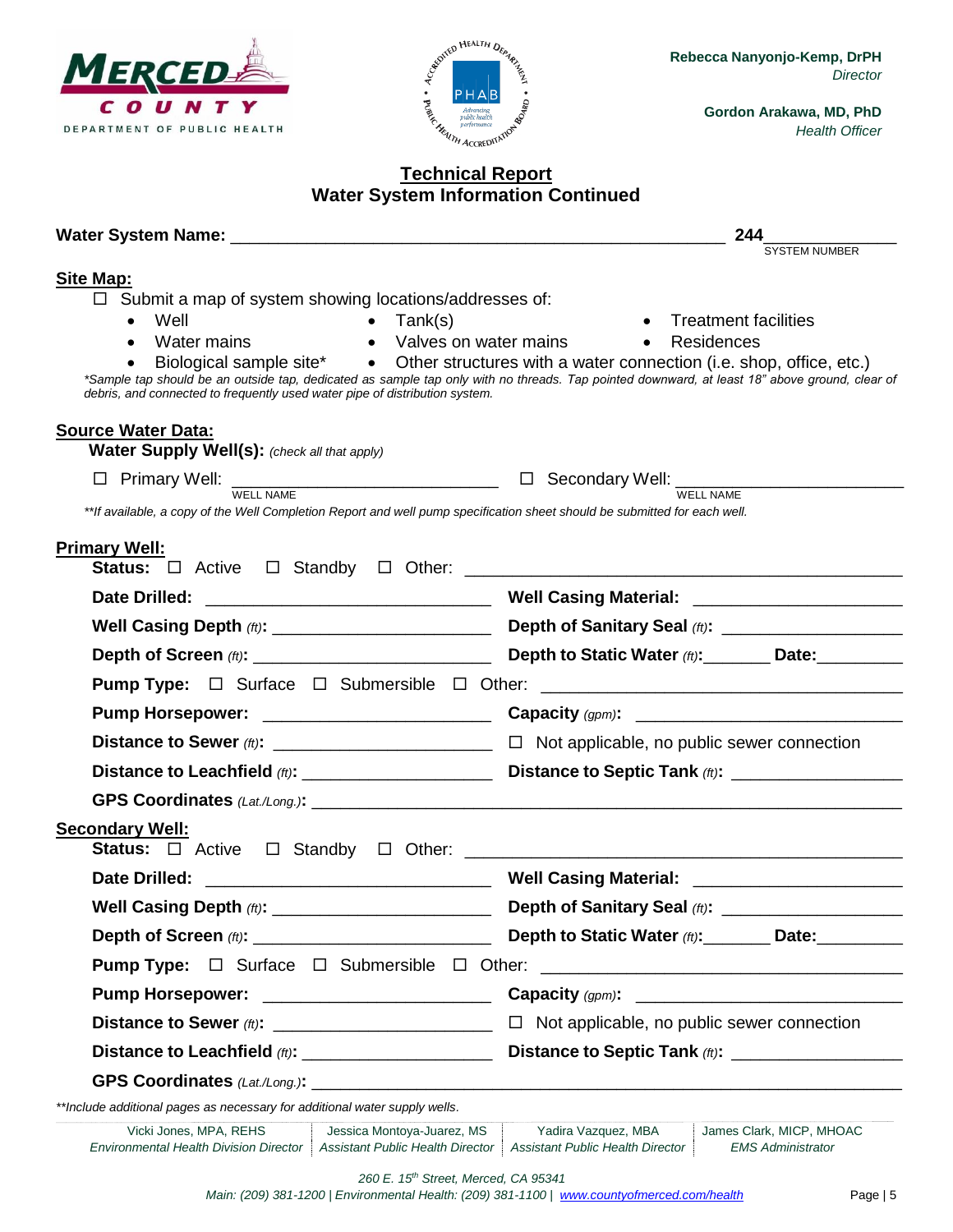



**Rebecca Nanyonjo-Kemp, DrPH** *Director*

> **Gordon Arakawa, MD, PhD** *Health Officer*

# **Water System Information Continued**

<span id="page-6-2"></span><span id="page-6-1"></span><span id="page-6-0"></span>

| Water Storage Data:                      |                                                                                                                |                     |                                                                                                                   |
|------------------------------------------|----------------------------------------------------------------------------------------------------------------|---------------------|-------------------------------------------------------------------------------------------------------------------|
|                                          |                                                                                                                |                     | Tank(s): (check all that apply) $\square$ Storage Tank(s) No.: ________ □ Pressure Tank(s) No.: ________          |
|                                          |                                                                                                                |                     |                                                                                                                   |
|                                          |                                                                                                                |                     | <b>Pressure Tank(s):</b> □ N/A, no pressure tanks Capacity (gal): ___________ Material: ________________          |
| <b>Distribution System Data:</b>         | system facilities (water supply wells, water tanks, water treatment facilities).                               |                     | $\Box$ A copy of the distribution piping diagram shall be submitted including the location of all connected water |
| <b>Water Mains:</b>                      |                                                                                                                |                     |                                                                                                                   |
|                                          |                                                                                                                |                     |                                                                                                                   |
|                                          |                                                                                                                |                     |                                                                                                                   |
|                                          | <b>Additional Pumps:</b> $\Box$ N/A, no additional pumps                                                       |                     |                                                                                                                   |
|                                          |                                                                                                                |                     |                                                                                                                   |
|                                          |                                                                                                                |                     |                                                                                                                   |
| <b>Water Treatment Data:</b>             |                                                                                                                |                     |                                                                                                                   |
| <b>Treatment:</b> (check all that apply) |                                                                                                                |                     |                                                                                                                   |
|                                          |                                                                                                                |                     | $\Box$ Disinfection $\Box$ Filtration $\Box$ Reverse Osmosis $\Box$ Ion Exchange $\Box$ Blending                  |
|                                          |                                                                                                                |                     | <b>Treatment Type:</b> $\Box$ Centralized $\Box$ Point of Entry (POE) $\Box$ Point of Use (POU)                   |
|                                          | <b>Disinfection Treatment:</b> $\Box$ N/A, no disinfection treatment                                           |                     |                                                                                                                   |
|                                          | Continuous Treatment: □ Yes □ No                                                                               |                     |                                                                                                                   |
|                                          |                                                                                                                |                     |                                                                                                                   |
|                                          | Target Residual (ppm): ___________________________                                                             |                     |                                                                                                                   |
|                                          | <b>Treatment (other):</b> $\Box$ N/A, no other treatment                                                       |                     |                                                                                                                   |
|                                          |                                                                                                                |                     |                                                                                                                   |
|                                          | Raw Water Constituent Concentration: Network and Constitution of the Constitution of the Constitution of the C |                     |                                                                                                                   |
|                                          |                                                                                                                |                     |                                                                                                                   |
|                                          |                                                                                                                |                     |                                                                                                                   |
|                                          |                                                                                                                |                     |                                                                                                                   |
|                                          |                                                                                                                |                     |                                                                                                                   |
| Vicki Jones, MPA, REHS                   | Jessica Montoya-Juarez, MS                                                                                     | Yadira Vazquez, MBA | James Clark, MICP, MHOAC                                                                                          |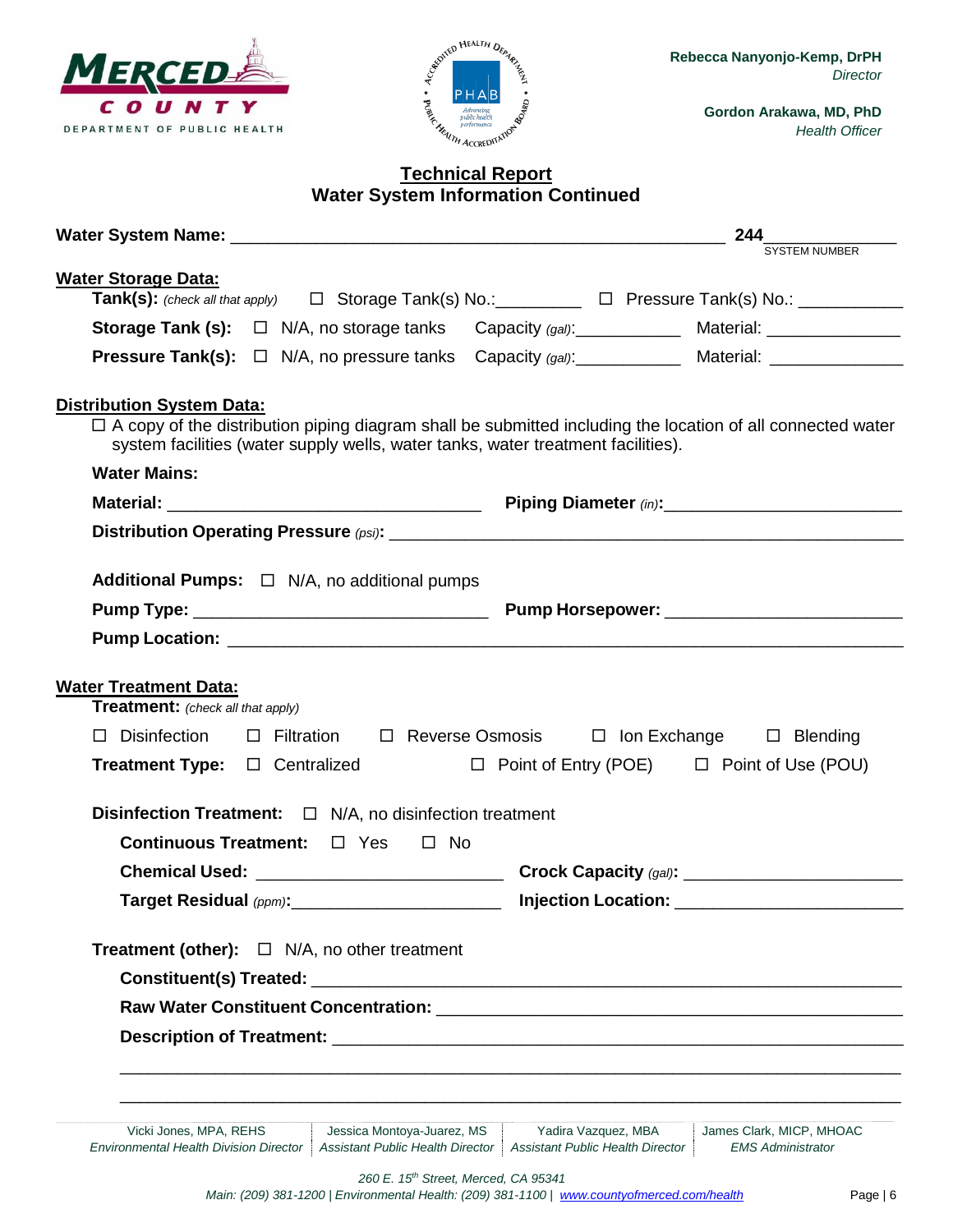



# **Technical Report Emergency Notification Plan**

#### <span id="page-7-0"></span>**System Information**

\_\_\_\_\_\_\_\_\_\_\_\_\_\_\_\_\_\_\_\_\_\_\_\_\_\_\_\_\_\_\_\_\_\_\_\_\_\_\_\_\_\_\_\_\_\_\_\_\_\_\_\_\_\_\_\_ 244\_\_\_\_\_\_\_\_\_ \_\_\_\_\_\_\_\_\_\_\_\_\_\_\_\_ SYSTEM NAME SAND RESERVE THE SERVER OF STREET AND SYSTEM NUMBER DATE

\_\_\_\_\_\_\_\_\_\_\_\_\_\_\_\_\_\_\_\_\_\_\_\_\_\_\_\_\_\_\_\_\_\_\_\_\_\_\_\_\_\_\_\_\_\_\_\_ \_\_\_\_\_\_\_\_\_\_\_\_\_\_\_\_\_\_\_\_\_\_\_\_\_\_\_\_\_\_\_\_\_\_\_\_\_\_ SYSTEM PHYSICAL ADDRESS (STREET) CITY, STATE, ZIPCODE

#### **Emergency Notification of Consumers**

Check and describe (if applicable) the method(s) to be used to notify the water users (tenants, employees, students, parents of minors, etc.) in the event of a water quality failure. Consideration must be given to the handicapped and non-English speaking groups.

\_\_\_\_\_\_\_\_\_\_\_\_\_\_\_\_\_\_\_\_\_\_\_\_\_\_\_\_\_\_\_\_\_\_\_\_\_\_\_\_\_\_\_\_\_\_\_\_\_\_\_\_\_\_\_\_\_\_\_\_\_\_\_\_\_\_\_\_\_\_\_\_\_\_\_\_\_\_\_\_\_\_

\_\_\_\_\_\_\_\_\_\_\_\_\_\_\_\_\_\_\_\_\_\_\_\_\_\_\_\_\_\_\_\_\_\_\_\_\_\_\_\_\_\_\_\_\_\_\_\_\_\_\_\_\_\_\_\_\_\_\_\_\_\_\_\_\_\_\_\_\_\_\_\_\_\_\_\_\_\_\_\_\_\_

\_\_\_\_\_\_\_\_\_\_\_\_\_\_\_\_\_\_\_\_\_\_\_\_\_\_\_\_\_\_\_\_\_\_\_\_\_\_\_\_\_\_\_\_\_\_\_\_\_\_\_\_\_\_\_\_\_\_\_\_\_\_\_\_\_\_\_\_\_\_\_\_\_\_\_\_\_\_\_\_\_\_

 $\Box$  Phone, followed with written notices.

 $\Box$  Door-to-Door delivery of written notices Name(s) of Delivery person(s):

Written notices in posted locations: \_\_\_\_\_\_\_\_\_\_\_\_\_\_\_\_\_\_\_\_\_\_\_\_\_\_\_\_\_\_\_\_\_\_\_\_\_\_\_\_\_\_\_\_\_\_\_\_\_\_\_\_\_\_

 $\Box$  Other method described:

# **Person Responsible for Implementing Emergency Notification Plan**

Provide a completed form copy to the Division of Environmental Health immediately. Keep a copy in your files. Notify the Division of Environmental Health if changes occur.

| NAME / TITLE | E-MAIL ADDRESS | EMERGENCY PHONE NUMBER |
|--------------|----------------|------------------------|
| NAME / TITLE | E-MAIL ADDRESS | EMERGENCY PHONE NUMBER |
| NAME / TITLE | E-MAIL ADDRESS | EMERGENCY PHONE NUMBER |

#### **Emergency Notification of the Health Department:**

Notification of Merced County Division of Environmental Health is required **within 24 hours** when:

- Sample result is positive for *E. coli*, fecal coliform, or Total Coliform
- Water service problems, such as system pressure dropping to below five psi

# **Merced County Division of Environmental Health Contacts:**

Main Office Line (209) 381 - 1100

Ashlee Chan, REHS II [Ashlee.Chan@countyofmerced.com](mailto:Ashlee.Chan@countyofmerced.com) (209) 381 - 1094 Jimmy Hou, REHS II [Jimmy.Hou@countyofmerced.com](mailto:Jimmy.Hou@countyofmerced.com) (209) 381 - 1074

\*For additional details see information sheets on "Bacteriological Monitoring" and "Nitrate and Nitrite Monitoring"

(Reference: California Health & Safety Code, Section 116460)

| Vicki Jones, MPA, REHS                                                                                              | Jessica Montoya-Juarez, MS | Yadira Vazquez, MBA | James Clark, MICP, MHOAC |
|---------------------------------------------------------------------------------------------------------------------|----------------------------|---------------------|--------------------------|
| <b>Environmental Health Division Director   Assistant Public Health Director   Assistant Public Health Director</b> |                            |                     | <b>EMS Administrator</b> |

*260 E. 15th Street, Merced, CA 95341*

*Main: (209) 381-1200 | Environmental Health: (209) 381-1100* | *[www.countyofmerced.com/health](http://www.countyofmerced.com/health)* Page | 7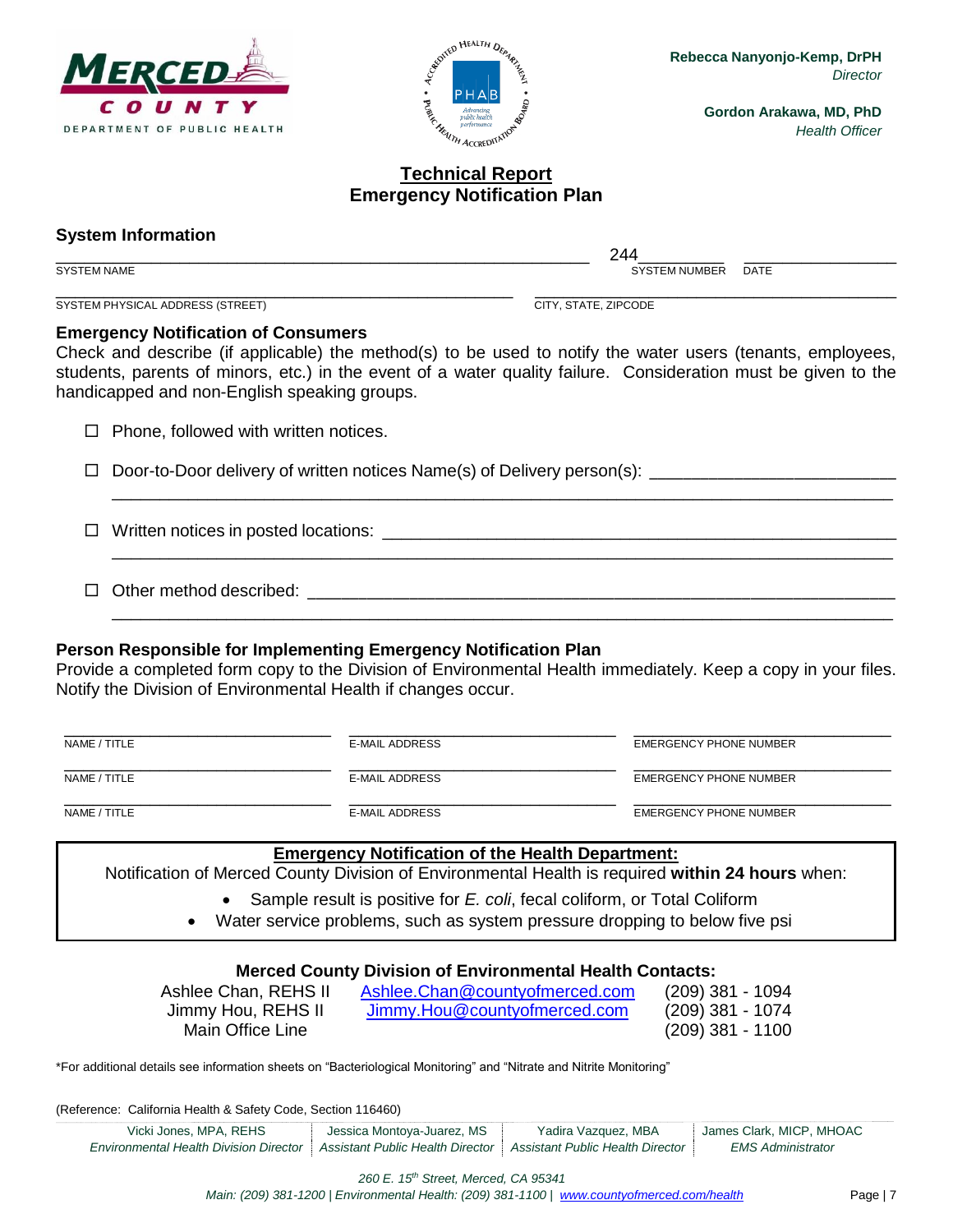



## **Technical Report EXAMPLE: Operations Plans for State Small Water System**

# <span id="page-8-0"></span>**Routine Operational Procedures for Each Component of the System:**

- Visual inspection of **WELL** (daily)
	- Check for the leaks, openings, lubricants, electrical hazards, chemical hazards, etc. (record observations and correct problem).
	- Check the pump for proper operation.
- o Visual inspection of the **STORAGE TANK** (daily).
	- Inspect for any leaks or damage (record observations and repair as needed).
	- Check **PRESSURE GAUGE**, record system pressure. Record the pressure the pump turns on, the pressure the pump turns off and the duration of the run time.
	- Cleaning of **STORAGE TANK** (semi-annually). Record date cleaned and observations.

# o Maintenance of **GAUGES and METERS**.

- **Inspect all gauges and meters for leaks and proper function daily. Repair or replace as needed** (keep record of date).
- Maintenance and testing of backflow prevention devices, if present.
- o Inspection and exercising of the **VALVES**.
	- Inspect valves for leaks (record observations, repair or replace if leaking).
	- **Exercise valves (semi-annually, record date and observations).**
- o Operation and maintenance of **DISTRIBUTION** facilities.
	- Visually inspect the distribution system for leaks on a regular basis. Record date and observations.
	- Flush dead end mains (semi-annually, record date and observations).

#### **Component Repair and Replacement:**

#### o **SCHEMATIC**

- Contact \_\_\_\_\_\_\_\_\_\_\_\_\_\_\_\_\_\_\_ if the repair cannot be done by the water system.
- Disinfection and bacteriological testing will be performed after completion of the repair.

#### **Emergency Operational Practices:**

- o List of equipment on hand for **emergency repairs**.
	- Miscellaneous wrenches.
	- **Leak clamps.**
- o List of sources of **needed equipment**, not on hand.

| <b>Name</b> | <b>Address</b> | Phone# | <b>Equipment</b>         | <b>Rental/Contract</b> |
|-------------|----------------|--------|--------------------------|------------------------|
|             |                |        | <b>Steel Tank Welder</b> |                        |
|             |                |        | <b>Electrical Repair</b> |                        |
|             |                |        | <b>Digging Equipment</b> |                        |
|             |                |        | Generator                |                        |
|             |                |        | Chemicals                |                        |
|             |                |        |                          |                        |
|             |                |        |                          |                        |

*260 E. 15th Street, Merced, CA 95341*

*Main: (209) 381-1200 | Environmental Health: (209) 381-1100* | *[www.countyofmerced.com/health](http://www.countyofmerced.com/health)* Page | 8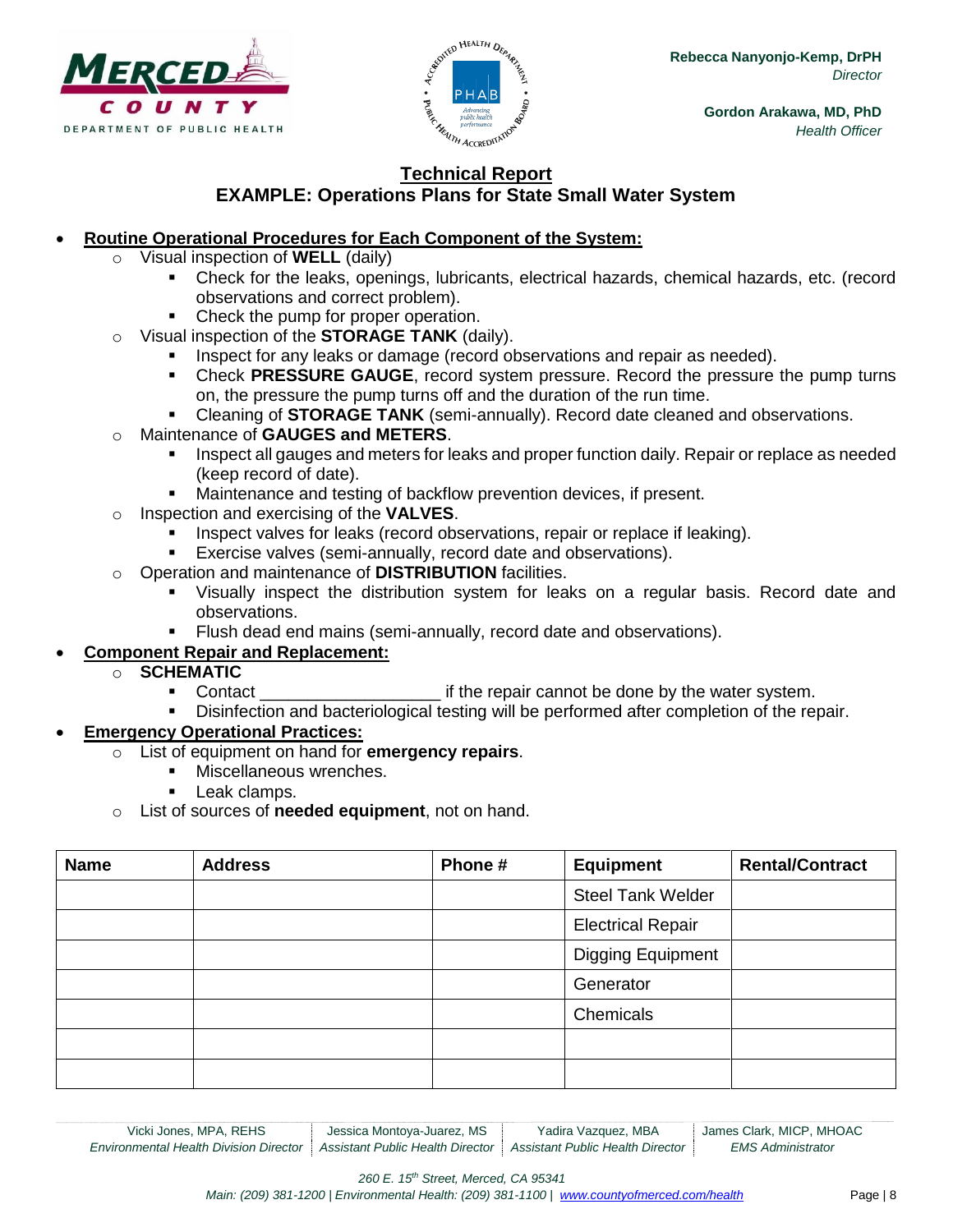



# **Technical Report EXAMPLE: Operations Plan for State Small Water System - Continued**

## o List of **distributors or suppliers** of replacement parts for the system.

| <b>Name</b> | <b>Address</b> | Phone # | <b>Equipment</b>                    |
|-------------|----------------|---------|-------------------------------------|
|             |                |         | PVC pipe, valves, and fittings      |
|             |                |         | Pumps, pressure tank, and<br>gauges |
|             |                |         | Chlorinator                         |
|             |                |         |                                     |

#### o List of **emergency contact** numbers:

|    | <b>Name</b>                             | Phone #            |
|----|-----------------------------------------|--------------------|
|    | Division of Environmental Health Office | $(209)$ 381 - 1100 |
| 2. | <b>Law Enforcement</b>                  |                    |
| 3  | Electrician                             |                    |
| 4. | Laboratory                              |                    |
| 5. | <b>Pump Repair Service</b>              |                    |
| 6. | <b>Chemical Disinfectant Supplier</b>   |                    |
| 7. | <b>Equipment Supplier</b>               |                    |
|    | Owner                                   |                    |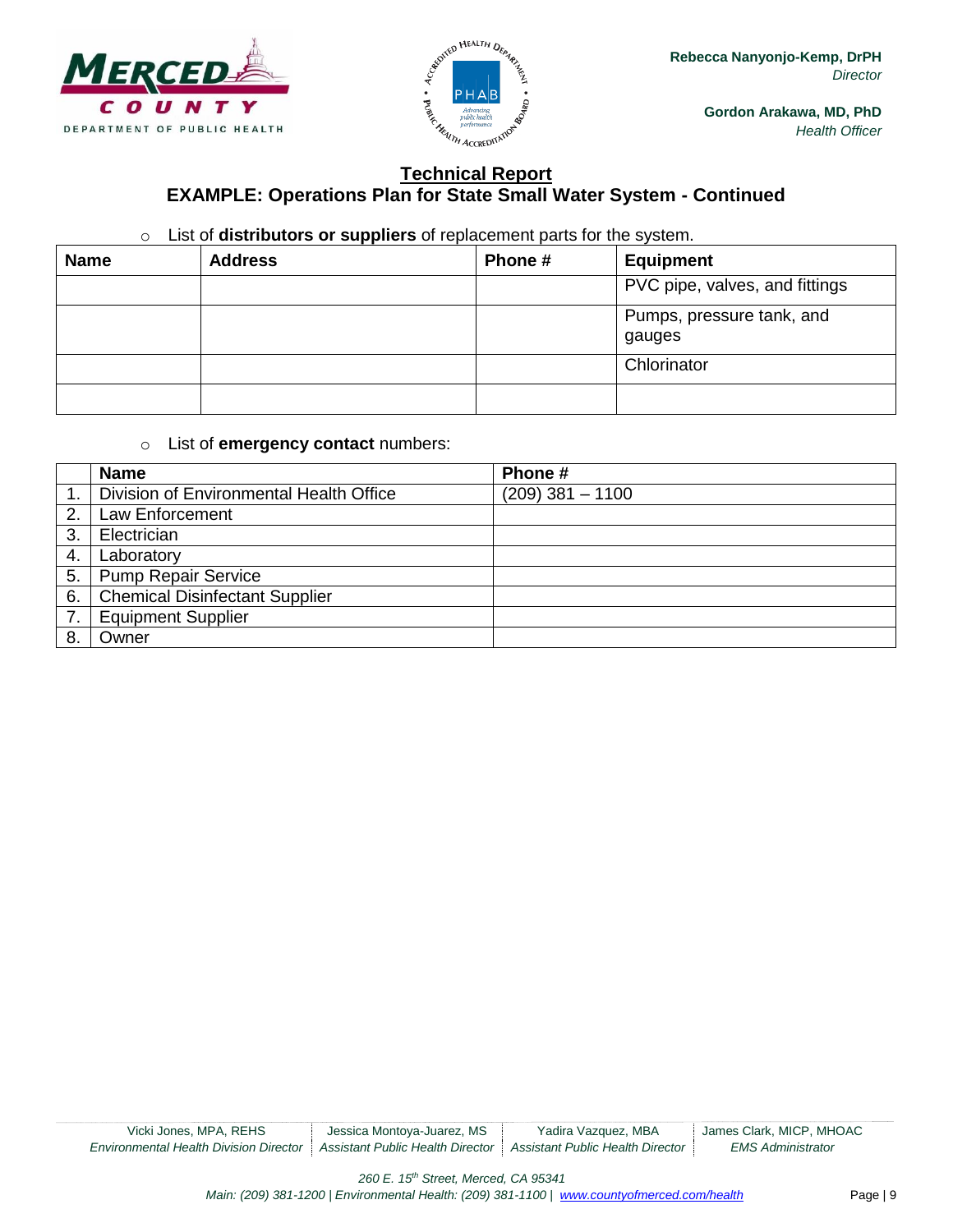



# **Basic Bacteriological Monitoring for State Small Water Systems (SSWS)**

#### <span id="page-10-0"></span>**General – Sampler, Laboratory, and Reports**

- All water samples shall be analyzed by a state certified lab.
- Each bacteriological report shall indicate the official water system name and water system number.
- Wellhead sample reports shall indicate the well number or name.
- If point-of-use reverse osmosis (RO) treatment is used, RO effluent sample reports shall indicate the address.
- Copies of the lab reports shall be sent directly to this office by the lab. Bacteriological reports shall be received no later than the 10th day of the month following receipt of the results by SSWS.
- Inform the laboratory that the water samples are for a state small water system and do not need to be reported to the state electronically.

#### **Bacteriological**

- Collect a minimum of one routine sample from the distribution system at least once every three months. Analyze the sample for total coliform bacteria.
- If the lab notifies you that a routine sample is positive/present for total coliform, within 48 hours of notification collect a repeat sample from the same location. Have the lab test for chlorine residual at the time the sample is taken. If any chlorine is present, the bacteriological sample will be invalid.
- If the lab notifies you that the repeat sample is positive/present:
	- You must notify MCDEH of that within 48 hours and immediately ensure that safe drinking water is provided to the consumers.
	- o Have the lab test for *E. coli* bacteria or fecal coliform bacteria.
	- o Identify the cause of contamination and correct it as soon as possible.
- At least one negative/absent sample is needed to demonstrate that safe water is again available from the system.
- Do not chlorinate the well or system unless directed to do so by MCDEH.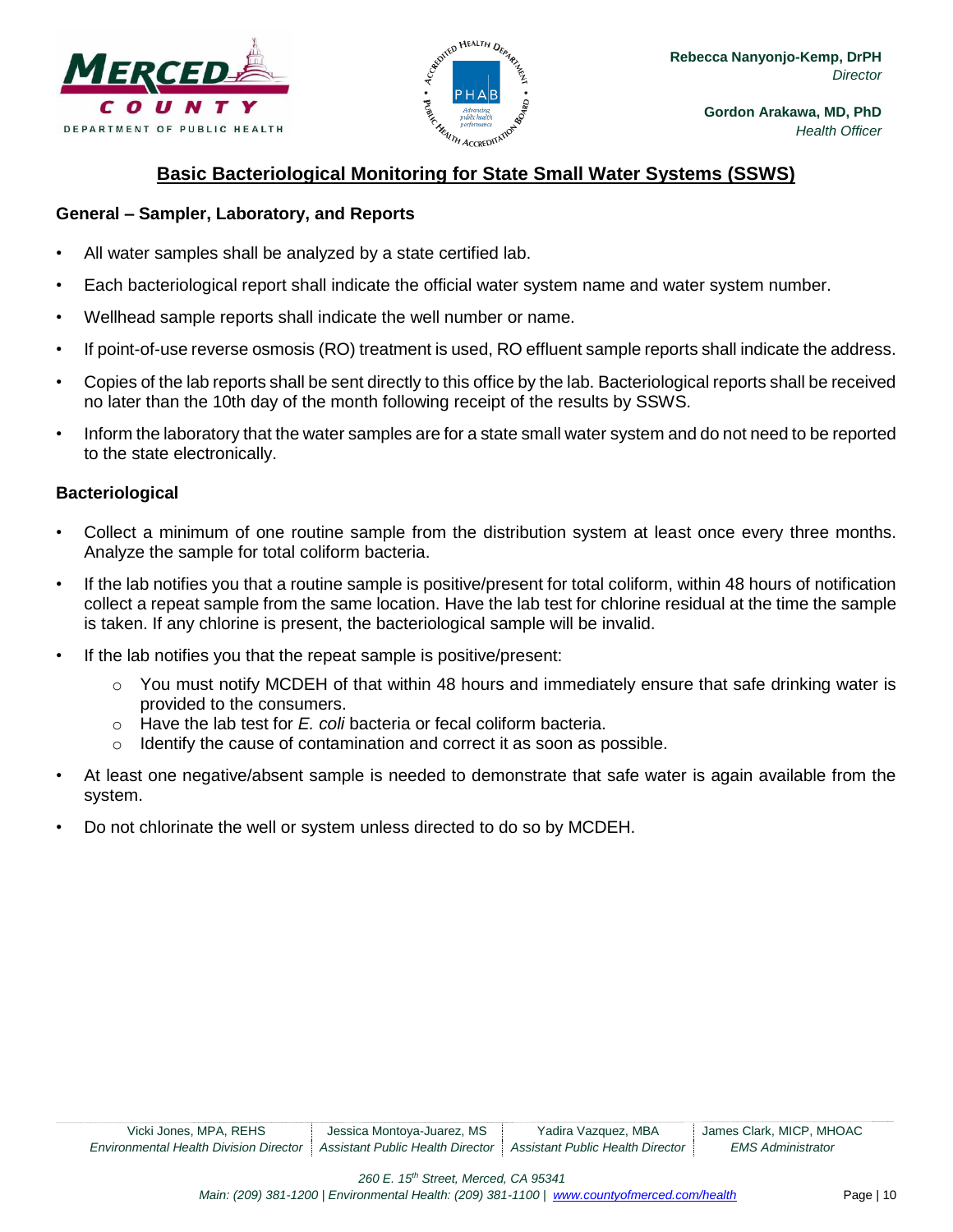



# **Basic Chemical Monitoring for State Small Water Systems (SSWS)**

#### <span id="page-11-0"></span>**General – Sampler, Laboratory, and Reports**

- All water samples shall be analyzed by a state certified lab.
- Each chemical lab report shall indicate the official water system name and water system number.
- Wellhead sample reports shall indicate the well number.
- If point-of-use reverse osmosis (RO) treatment is used, RO effluent sample reports shall indicate the address.
- Copies of the reports shall be sent directly to this office by the lab. Chemical analyses shall be received no later than the 10th day of the month following the date of completion of analyses.
- Inform the laboratory that the water samples are for a state small water system and do not need to be reported to the state electronically.

## **Chemical**

Sample each source (at the well head) at least once for:

| Aluminum                                |
|-----------------------------------------|
| Antimony                                |
| Arsenic                                 |
| Asbestos (waived for central valley per |
| SWRCB)                                  |
| <b>Barium</b>                           |
| Beryllium                               |
| Cadmium                                 |
| Chlorides                               |
| Chromium                                |
| Cyanide (waived for central valley per  |
|                                         |

Fluoride Hexavalent Chromium Iron Manganese **Mercury** Nickel Nitrate (as nitrogen) Nitrite (as nitrogen) **Perchlorate** Selenium Thallium Total dissolved solids (TDS)

- Nitrate ( $NO<sub>3</sub>$  as N) monitoring is required every 1 year.
- Nitrite ( $NO<sub>2</sub>$  as N) monitoring is required every 3 years.
- Monitoring for two other organic chemicals (DBCP and EDB), as well as other chemicals, may be required due to vulnerability, as determined by MCDEH.
- The distribution system shall be sampled quarterly for at least one year following any one sample in which the concentration of Nitrate/Nitrite is greater than or equal to 50% of the maximum contaminant level (MCL) to determine which quarter has the highest concentration levels.
- A water supplier operating a SSWS shall comply with any corrective actions ordered by MCDEH for any chemical contaminant which exceeds the MCL (CCR, Title 22, Table 64431-A).

(Reference: California Health and Safety Code, Section 116345 and California Code of Regulations, Title 22)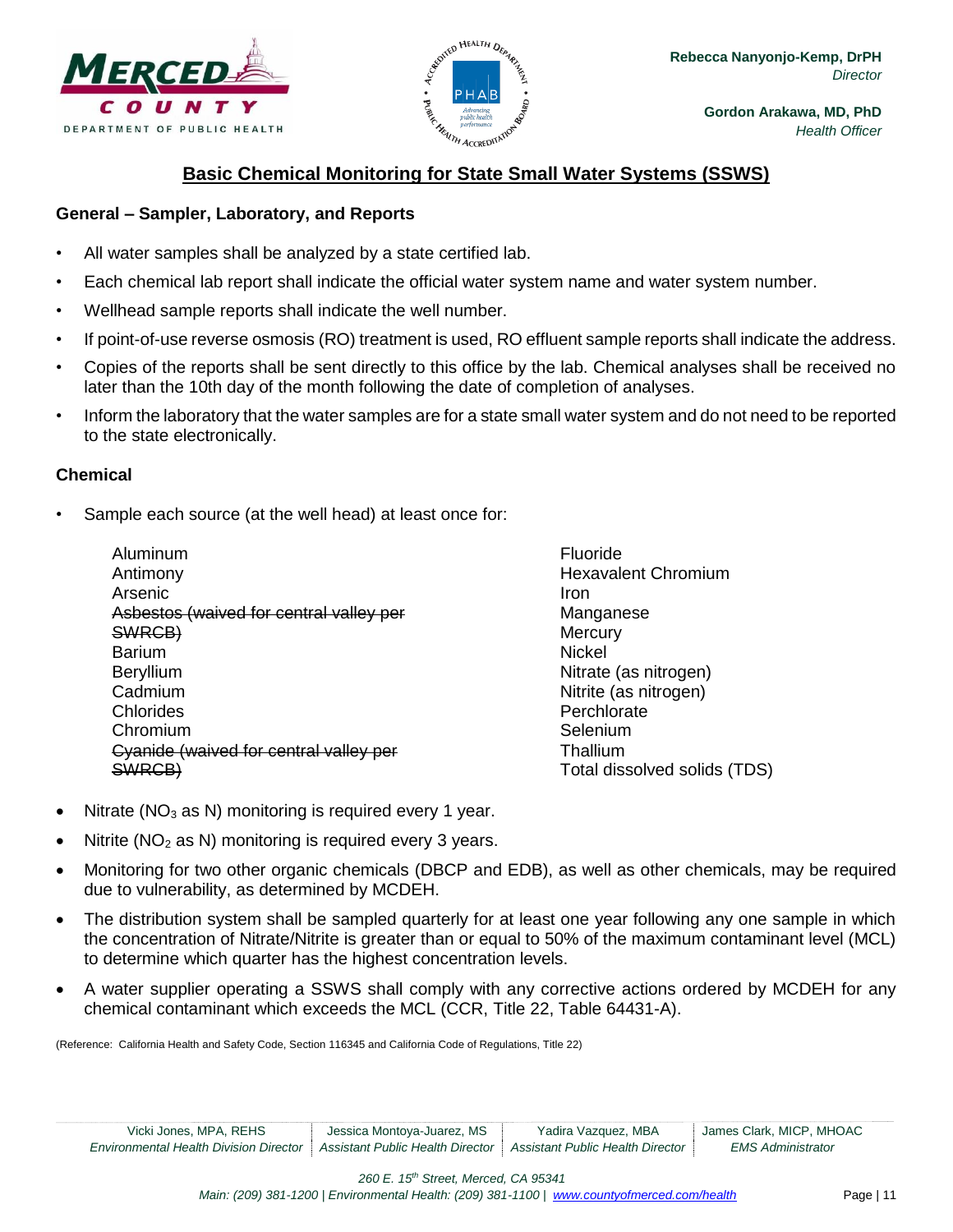



# **Bacteriological Sample Siting Plan**

<span id="page-12-0"></span>Please fill out the following table and attach a bacteriological sampling site plan indicating all water connections, structures' respective addresses, well location(s), and sampling sites.

|                            |                                                      |         |                 |                 | 244                                                                                                                                                                                                                              |
|----------------------------|------------------------------------------------------|---------|-----------------|-----------------|----------------------------------------------------------------------------------------------------------------------------------------------------------------------------------------------------------------------------------|
| <b>FACILITY NAME</b>       |                                                      |         |                 |                 | <b>SYSTEM NUMBER</b>                                                                                                                                                                                                             |
| FACILITY ADDRESS (STREET)  |                                                      |         |                 |                 | PHONE NUMBER                                                                                                                                                                                                                     |
| OWNER/MANAGER              |                                                      |         |                 |                 |                                                                                                                                                                                                                                  |
| <b>E-MAIL ADDRESS</b>      |                                                      |         |                 |                 | PHONE NUMBER                                                                                                                                                                                                                     |
| <b>Sample Collection:</b>  |                                                      |         |                 |                 |                                                                                                                                                                                                                                  |
|                            | Service Connection No.: <u>_____________________</u> |         |                 |                 | Population Served:<br>The Served: Served: Served: Served: Served: Served: Served: Served: Served: Served: Served: Served: Served: Served: Served: Served: Served: Served: Served: Served: Served: Served: Served: Served: Served |
| <b>Sampling Frequency:</b> | $\Box$ Quarterly                                     | $\Box$  |                 |                 |                                                                                                                                                                                                                                  |
|                            |                                                      |         |                 |                 |                                                                                                                                                                                                                                  |
|                            |                                                      |         |                 |                 |                                                                                                                                                                                                                                  |
|                            | <b>Quarter Schedule Option 1</b>                     |         | <b>Option 2</b> | <b>Option 3</b> |                                                                                                                                                                                                                                  |
|                            | 1 <sup>st</sup> Quarter:                             | January | February        | March           |                                                                                                                                                                                                                                  |
|                            | 2 <sup>nd</sup> Quarter:                             | April   | May             | June            |                                                                                                                                                                                                                                  |
| <b>Sampling Frequency:</b> | 3rd Quarter:                                         | July    | August          | September       |                                                                                                                                                                                                                                  |

#### **Repeat/Follow-up Samples:**

- If a routine sample is total coliform positive, a repeat sample shall be collected from the same location within 48 hours.
- The repeat sample shall be analyzed for the presence of total coliform and *E. coli* or fecal coliforms.
- The water supplier shall notify Merced County Division of Environmental Health (MCDEH) of the repeat sample results within 48 hours.

\*Follow instructions from Environmental Health for additional samples. If none required, return to normal, quarterly monitoring.

\*\*All *additional* distribution system samples should be labeled as Distribution Special and *additional* wellhead samples as Source Special.

#### **Map of System/Sample Sites:**

Attach site map of location of well and numbered distribution sampling locations.

| *** For County Employee Use Only***           |                                  |                                  |                          |  |  |
|-----------------------------------------------|----------------------------------|----------------------------------|--------------------------|--|--|
| <b>MCDEH Health Approval Date</b>             |                                  |                                  |                          |  |  |
|                                               |                                  |                                  |                          |  |  |
| Vicki Jones, MPA, REHS                        | Jessica Montoya-Juarez, MS       | Yadira Vazquez, MBA              | James Clark, MICP, MHOAC |  |  |
| <b>Environmental Health Division Director</b> | Assistant Public Health Director | Assistant Public Health Director | <b>EMS Administrator</b> |  |  |

*260 E. 15th Street, Merced, CA 95341* 

*Main: (209) 381-1200 | Environmental Health: (209) 381-1100* | *[www.countyofmerced.com/health](http://www.countyofmerced.com/health)* Page | 12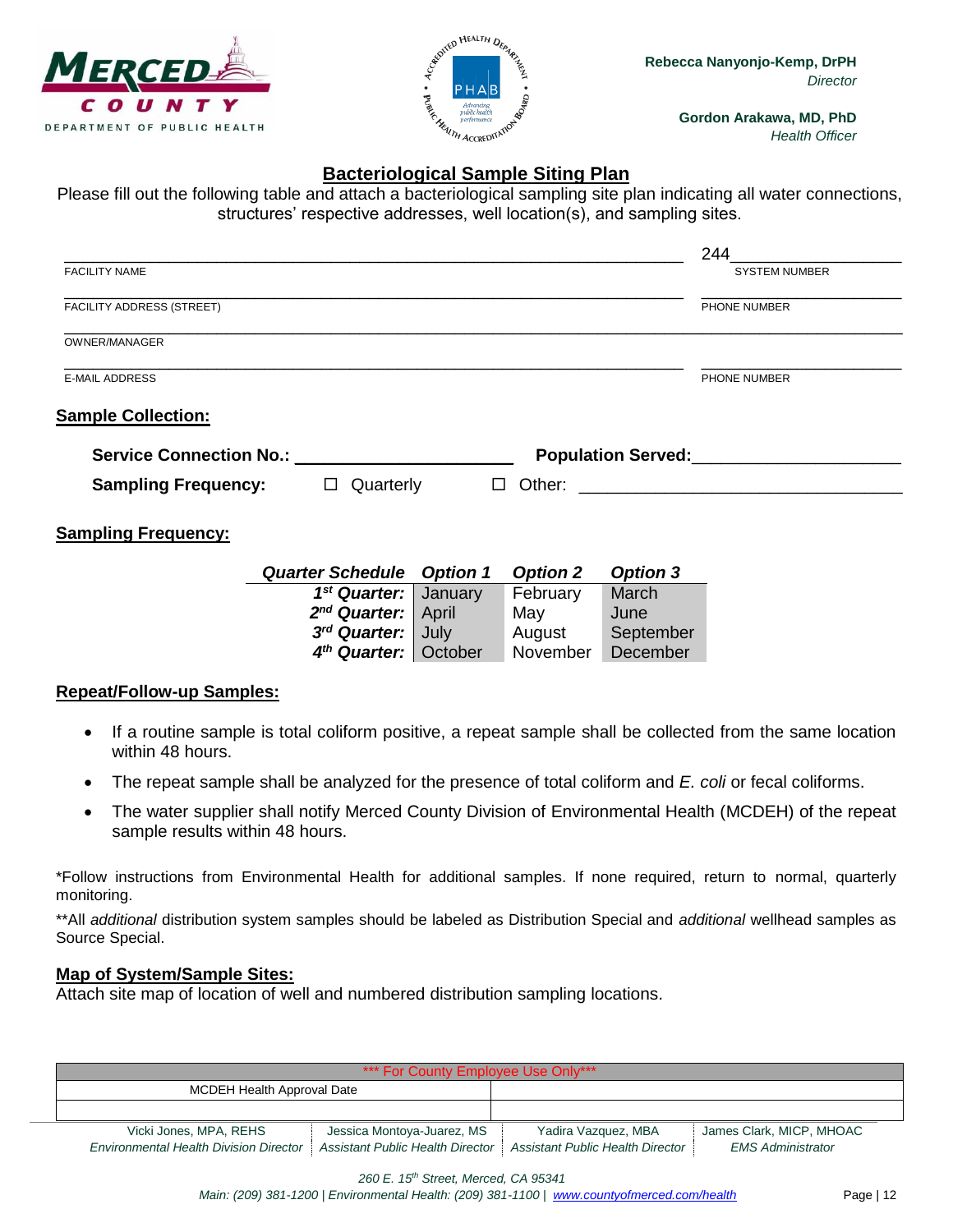



# **Laboratories That Collect Samples and Are Certified for Drinking Water Analyses**

# **BSK Analytical Laboratories**

1414 Stanislaus St. Fresno, CA 93706-1623 Main: (559) 487-2888 Fax: (559) 485-6935

## **Dellavalle Laboratory, Inc.**

1910 W. McKinley Suite 110 Fresno, CA 93728 Main: (559) 233-6129 Fax: (559) 268-8174

## **Far West Laboratories, Inc.**

P. O. Box 355 Riverbank, CA, 95367 Main: (209) 869-9260 Fax: (209) 869-2278

## **GeoAnalytical Laboratories, Inc.**

2300 Maryann Dr. Turlock, CA 95380 Main: (209) 669-0100 Fax: (209) 593-2212 Email: [info@geoanalyticallab.com](mailto:info@geoanalyticallab.com)

# **J L Analytical Services**

217 Primo Way Modesto, CA 95358 Main: (209) 538-8111 Fax: (209) 538-3966

# **Moore Twining Associates, Inc.**

2527 Fresno St. Fresno, CA 93721 Main: (559)268-7021 Fax: (209) 559-268-7126

*\*This list is not a recommendation or endorsement. This list is provided for informational purposes ONLY. For the most up-to-date information, please call (209)381-1100.*

*260 E. 15th Street, Merced, CA 95341* 

*Main: (209) 381-1200 | Environmental Health: (209) 381-1100* | *[www.countyofmerced.com/health](http://www.countyofmerced.com/health)* Page | 13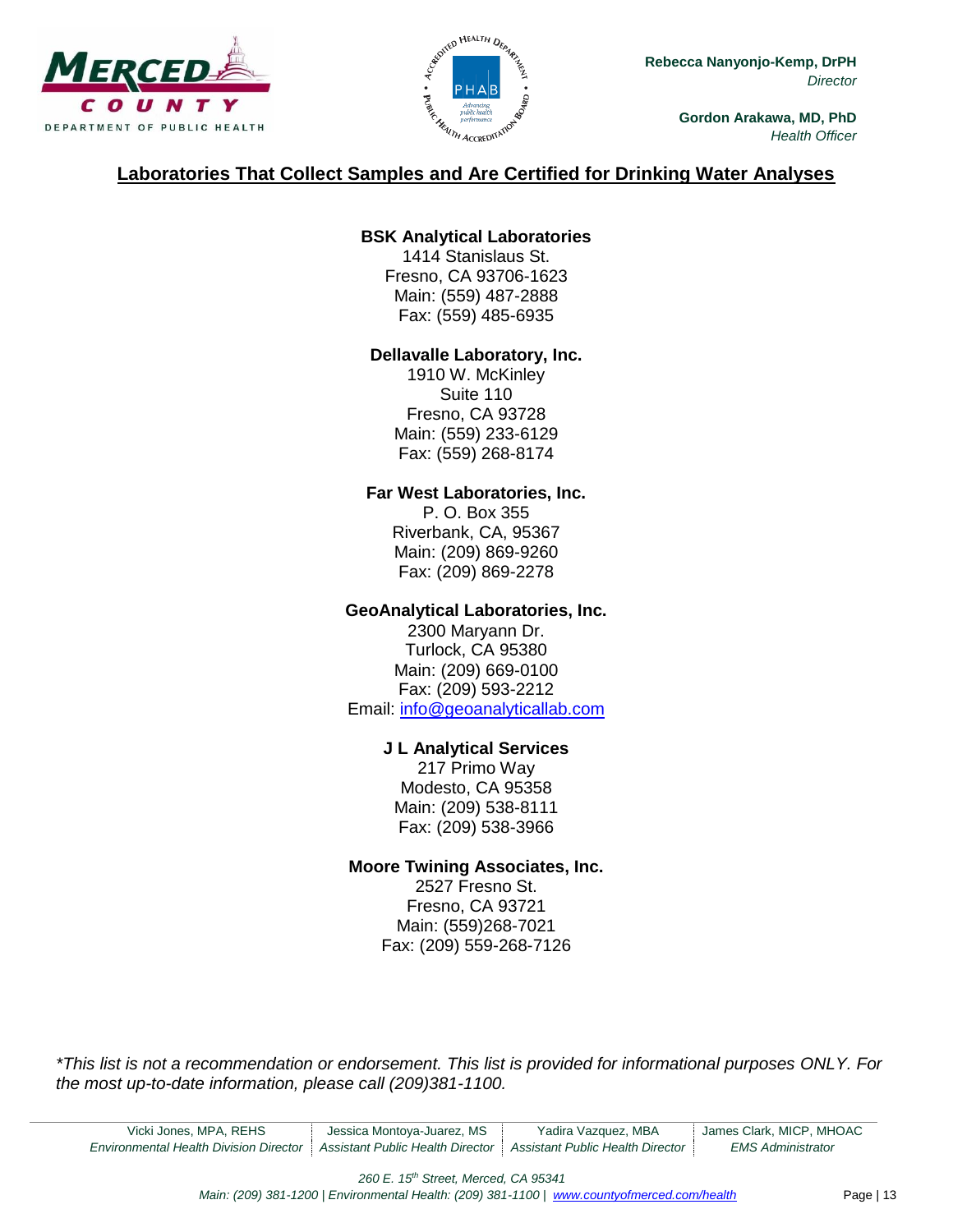



# **California State Small Water System Regulations**

August 27, 2019

# <span id="page-14-1"></span><span id="page-14-0"></span>**California Health and Safety Code**

#### **Section 116275. Definitions.**

(n) "State small water system" means a system for the provision of piped water to the public for human consumption that serves at least five, but not more than 14, service connections and does not regularly serve drinking water to more than an average of 25 individuals daily for more than 60 days out of the year.

(s) "Service connection" means the point of connection between the customer's piping or constructed conveyance, and the water system's meter, service pipe, or constructed conveyance. A connection to a system that delivers water by a constructed conveyance other than a pipe shall not be considered a connection in determining if the system is a public water system if any of the following apply:

(1) The water is used exclusively for purposes other than residential uses, consisting of drinking, bathing, and cooking, or other similar uses.

(2) The state board determines that alternative water to achieve the equivalent level of public health protection provided by the applicable primary drinking water regulation is provided for residential or similar uses for drinking and cooking.

(3) The state board determines that the water provided for residential or similar uses for drinking, cooking, and bathing is centrally treated or treated at the point of entry by the provider, a passthrough entity, or the user to achieve the equivalent level of protection provided by the applicable primary drinking water regulations.

#### **Section 116340. State small water systems**

This chapter shall not apply to state small water systems except as provided under this section:

(a) The department shall adopt regulations specifying minimum requirements for operation of a state small water system. The requirements may be less stringent than the requirements for public water systems as set forth in this chapter.

(b) The minimum requirements for state small water systems adopted by the department pursuant to subdivision (a) shall be enforced by the local health officer or a local health agency designated by the local health officer. In counties that do not have a local health officer, the requirements shall be enforced by the department. Local health agencies may adopt more stringent requirements for state small water systems than those specified in the state regulations.

(c) The reasonable costs of the local health officer in carrying out the requirements of this section may be recovered through the imposition of fees on state small water systems by the local governing body in accordance with Section 101325.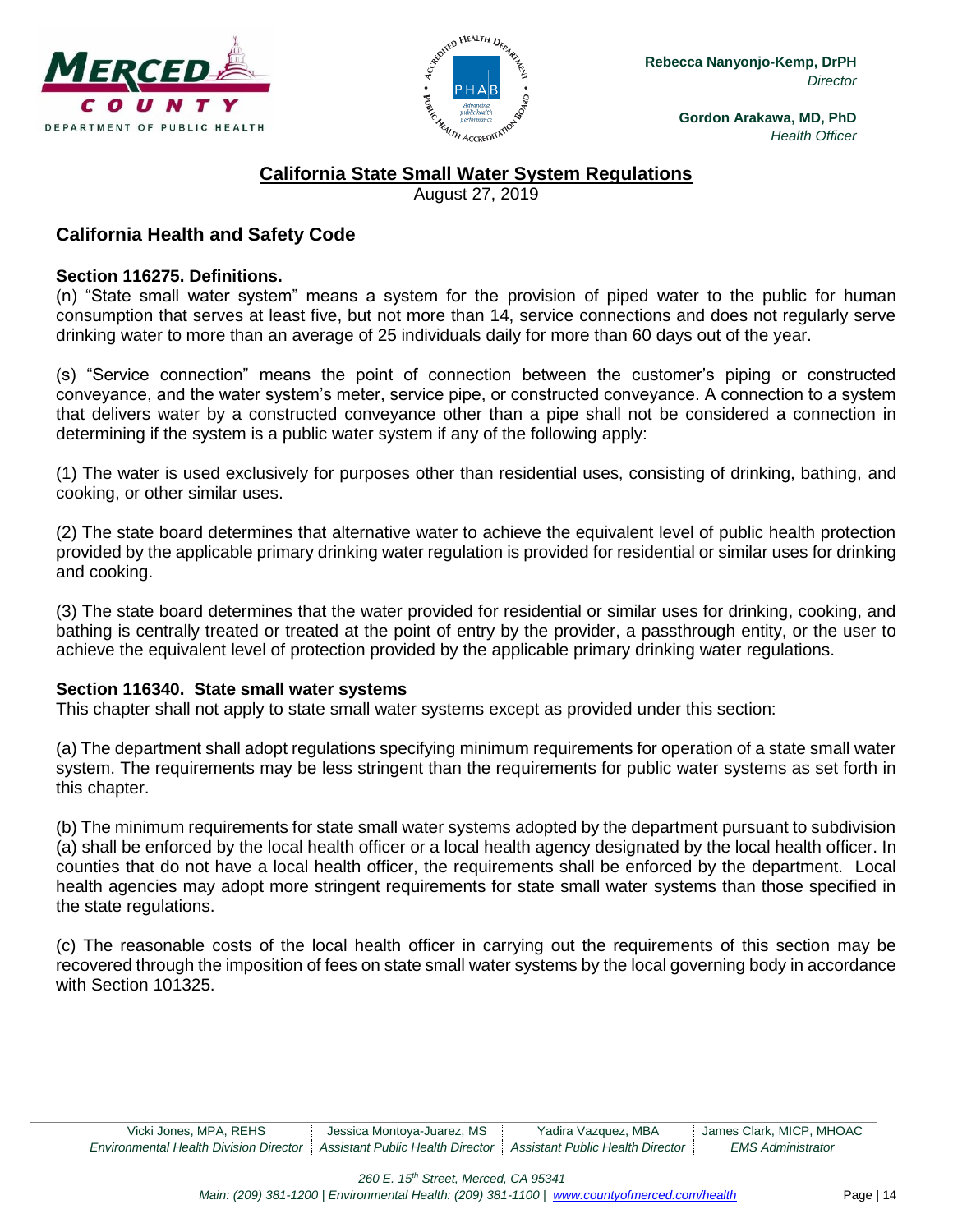



#### **Division 101. Part 3. Chapter 4. Article 1. Enforcement, Fees, Reimbursements, and Taxes. Section 101325.**

Whenever the governing body of any city or county determines that the expenses of the local health officer or other officers or employees in the enforcement of any statute, order, quarantine, or regulation prescribed by a state officer or department relating to public health, requires or authorizes its health officer or other officers or employees to perform specified acts that are not met by fees prescribed by the state, the governing body may adopt an ordinance or resolution prescribing fees to pay the reasonable expenses of the health officer or other officers or employees incurred in the enforcement, and may authorize a direct assessment against the real property in cases where the real property is owned by the operator of a business and the property is the subject of the enforcement. The schedule of fees prescribed by ordinance or resolution of the governing body shall be applicable in the area in which the local health officer or other officers or employees enforce any statute, order, quarantine, or regulation prescribed by a state officer or department relating to public health.

# <span id="page-15-0"></span>**Title 22, California Code of Regulations**

#### **Chapter 14. Water Permits Article 3. State Small Water Systems**

## **Section 64211. Permit Requirement**

(a) No person shall operate a state small water system unless a permit to operate the system has been issued by the local health officer.

(b) The state small water system shall submit a technical report to the local health officer as part of the permit application. The report shall describe the proposed or existing system as follows: service area, distribution system including storage and pumping facilities, the water source including source capacity, water quality, and any water treatment facilities. The report shall identify the owner of the system and the party responsible for day to day operation of the system. The report shall include a plan for notification of those served by the system under emergency conditions. The report shall describe the operating plan for the system and shall specify how the responsible party will respond to failure of major system components.

(c) A change in ownership of a state small water system shall require the submission of a new application.

(d) A state small water system shall provide the following notice to the consumers served by the state small water system: "The domestic water supply for this area is provided by a state small water system. State regulatory requirements for operation of a state small water system are less extensive than requirements for larger public water systems. If you have questions concerning your water supply, you should contact [insert (1) name of water system, (2) name of responsible person, and (3) telephone number] or your local health department." This notice shall be by direct delivery on an annual basis or by continuous posting at a central location within the area served by the state small water system.

# **Section 64212. Bacteriological Quality Monitoring**

(a) A water supplier operating a state small water system shall collect a minimum of one routine sample from the distribution system at least once every three months. The sample shall be analyzed for the presence of total coliform bacteria by a laboratory certified by the State Board for bacteriological analyses pursuant to Article 3, commencing with section 100825, of Chapter 4 of Part 1 of Division 101, Health and Safety Code. The results of the analyses shall be reported to the local health officer no later than the 10th day of the month following receipt of the results by the state small water system.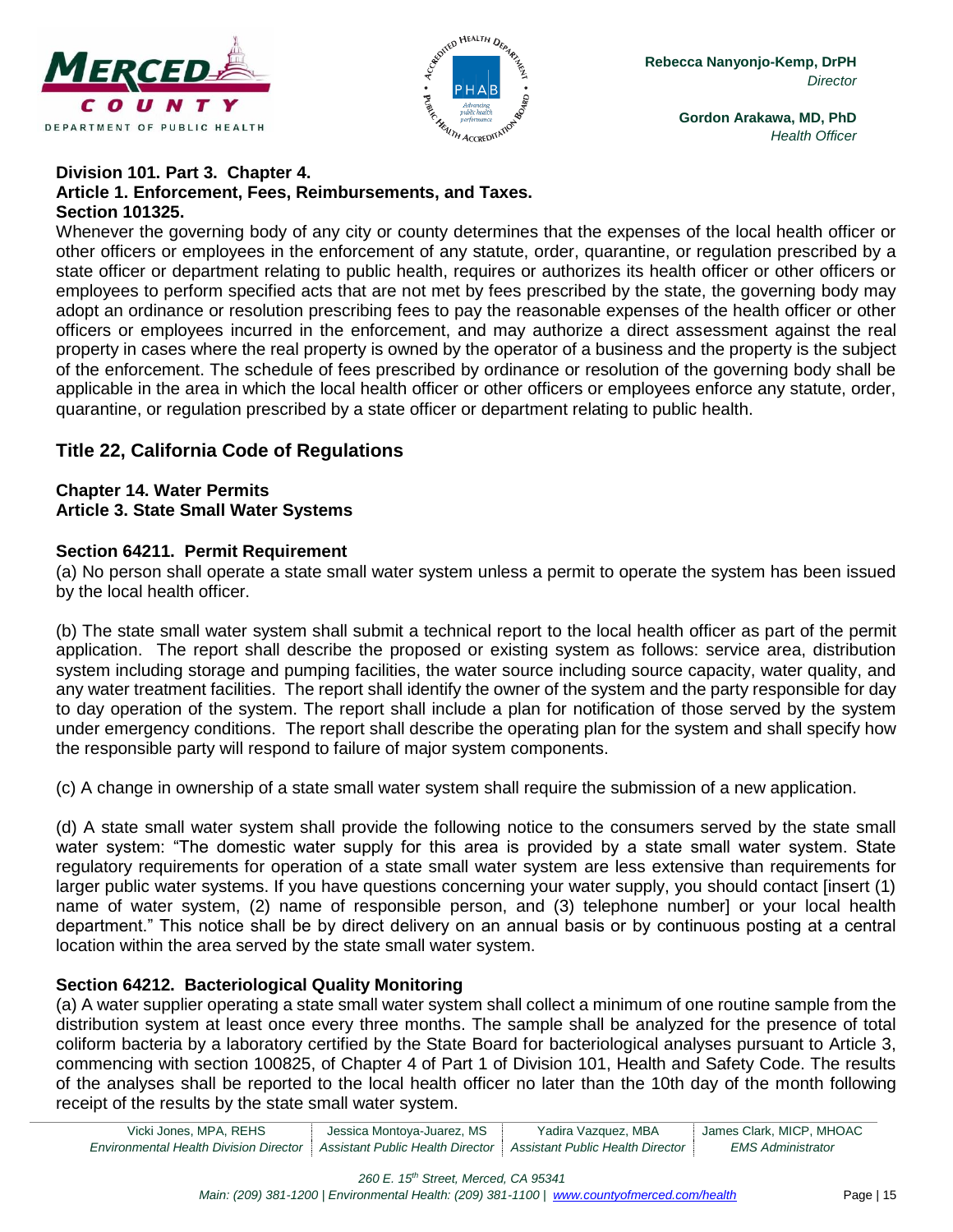



(b) If any routine sample is total coliform-positive, the water supplier shall collect a repeat sample from the same location within 48 hours of being notified of the positive result. If the repeat sample is also total coliform-positive, the sample shall also be analyzed for the presence of fecal coliforms or Escherichia coli (E. coli). The water supplier shall notify the local health officer within 48 hours from the time the results are received and shall take corrective actions as directed by the local health officer to eliminate the cause of the positive samples.

(c) A local health office may require a state small water system to sample the distribution system each month, in lieu of the requirements of subsection (a), if the system has bacteriological contamination problems indicated by more than one total-coliform positive sample during the most recent 24 months of operation. The monthly sample shall be analyzed for the presence of total coliform bacteria by a laboratory certified by the State Board for bacteriological analyses pursuant to Article 3, commencing with section 100825, of Chapter 4 of Part 1 of Division 101, Health and Safety Code. The results of the analyses shall be reported to the local health officer no later than the 10th day of the month following receipt of the results by the state small water system.

## **Section 64213. Chemical Quality Monitoring**

(a) A water supplier operating a state small water system shall sample each source of supply prior to any treatment at least once. The sample shall be analyzed by a laboratory, certified by the State Board pursuant to Article 3, commencing with section 100825, of Chapter 4 of Part 1 of Division 101, Health and Safety Code, for fluoride, iron, manganese, chlorides, total dissolved solids, and the inorganic chemicals listed in table 64431-A, section 64431.

(b) A groundwater source that has been designated as vulnerable by the local health officer pursuant to criteria set forth in sections 64445(d)(1) and (2) shall be sampled by the water supplier operating the state small water system at least once prior to any treatment and analyzed for volatile organic compounds in accordance with approved methods specified in section 64415. The analysis shall be performed by a laboratory certified by the State Board to perform analyses for organic chemicals pursuant to Article 3, commencing with section 100825, of Chapter 4 of Part 1 of Division 101, Health and Safety Code.

(c) The results of the laboratory analyses shall be submitted to the local health officer by the state small water system no later than the 10th day of the month following receipt of the results by the state small water system. A copy of the results of the analyses and a comparison of the results with the maximum contaminant levels for those contaminants listed in table 64431-A, section 64431 and table 64444-A, section 64444, shall be distributed by the state small water system to each regular user of the water system within 90 days of receiving the results. A copy of the distribution notice shall be provided to the local health officer.

(d) A water supplier operating a state small water system shall comply with any corrective actions ordered by the local health officer for any chemical contaminant which exceeds the maximum contaminant level.

# **Section 64214. Service Connection Limitation**

No state small water system shall add additional service connections to the system such that the total number of service connections served by the system exceeds 14 before the water system has applied for and received a permit to operate as a public water system from the State Board.

# **Section 64215. Water Supply Requirements**

Prior to receiving permit approval, a state small water system which was not in existence on November 12, 1991 shall demonstrate to the local health officer that sufficient water is available from the water system's sources and distribution storage facilities to supply a minimum of three gallons per minute for at least 24 hours for each service connection served by the system.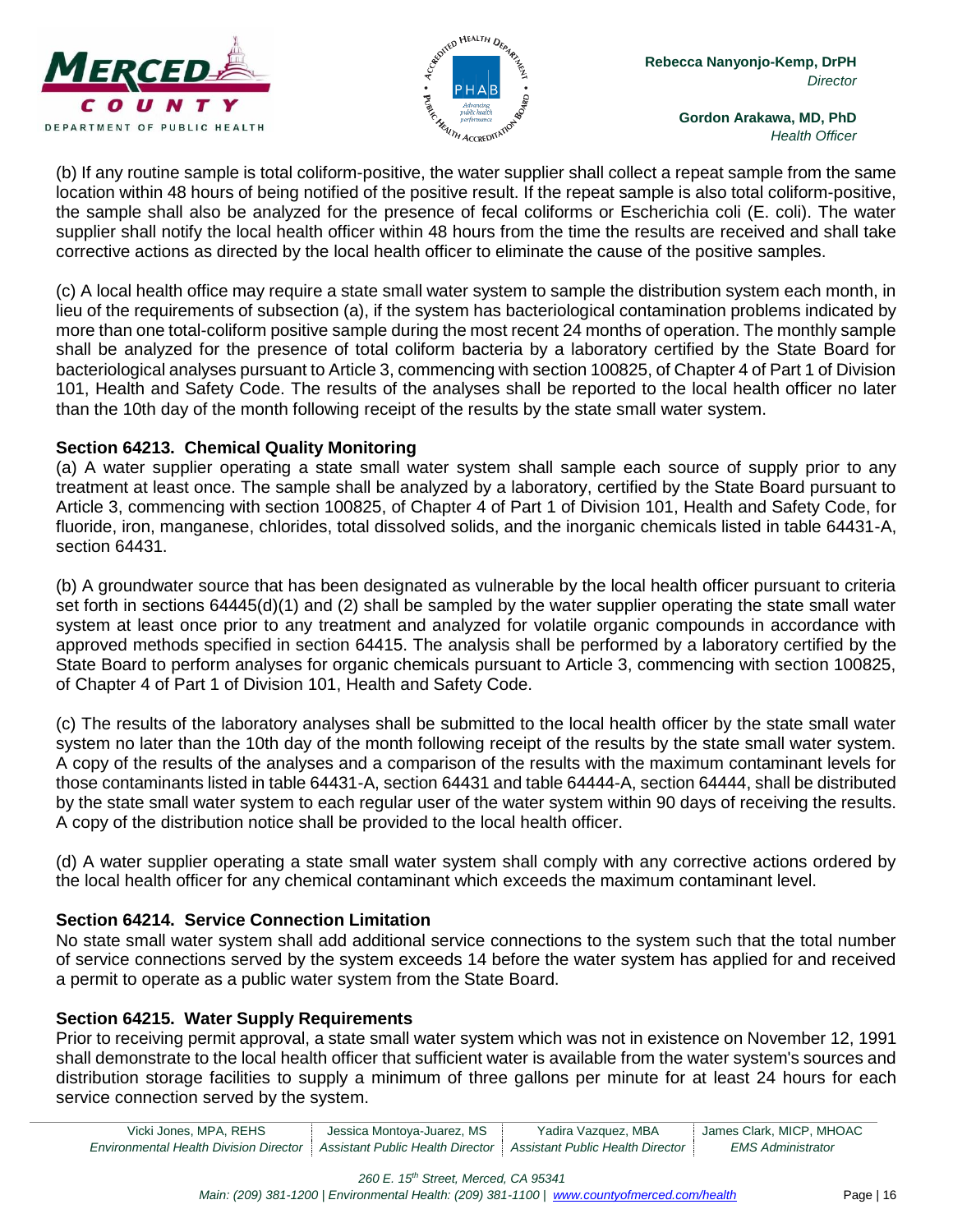



#### **Section 64216. Mutual Associations Prohibited**

No state small water system which was not in existence on November 12, 1991 shall be issued a permit to operate if the water supplier is an unincorporated association organized under Title 3 (commencing with Section 20000) of Division 3 of the Corporations Code.

## **Section 64217. Surface Water Treatment Requirement**

All state small water systems using surface water as a source of supply shall provide continuous disinfection treatment of the water prior to entry to the distribution system.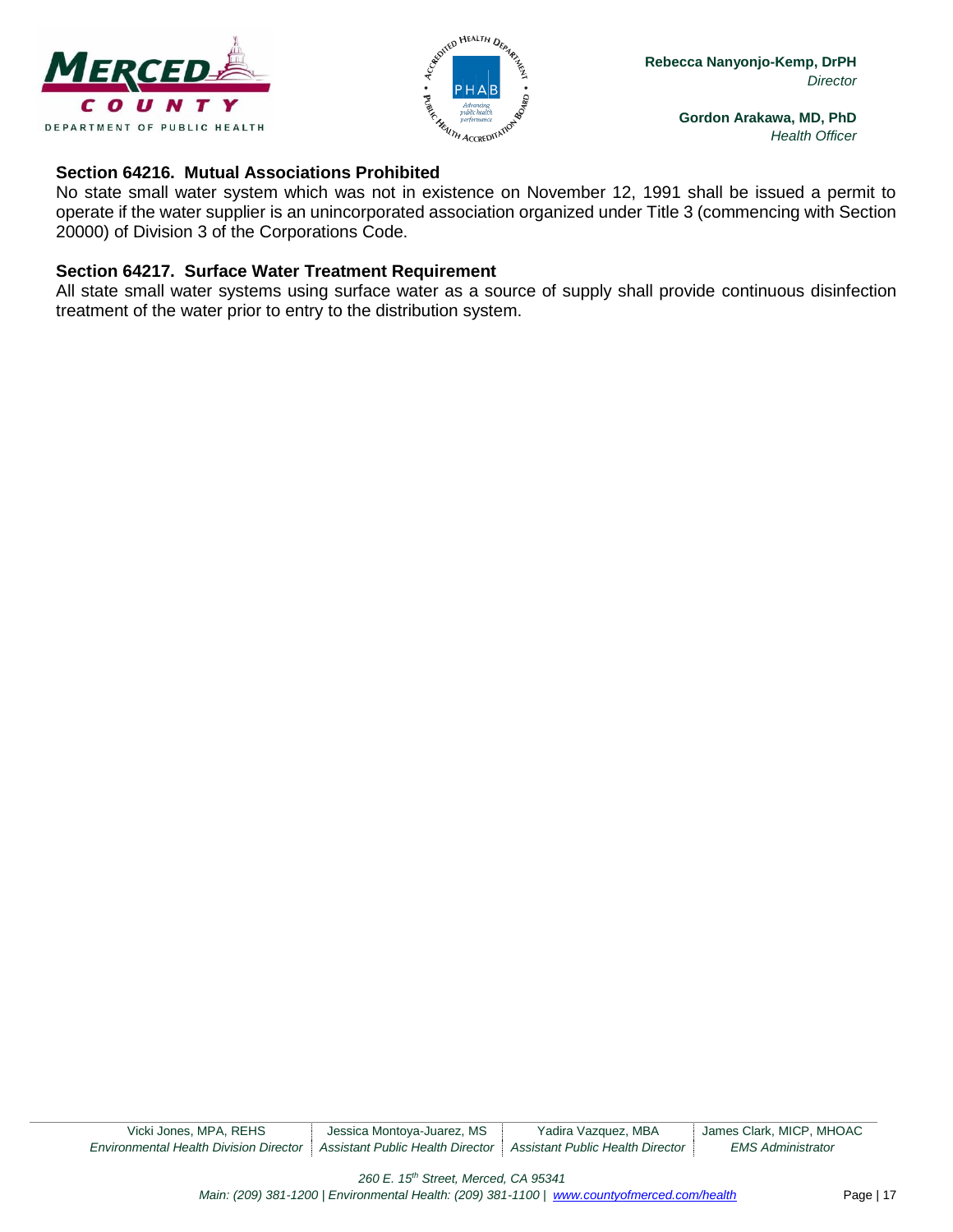



# **Title 22, California Code of Regulations**

# **Article 4. Primary Standards – Inorganic Chemicals**

## **Section 64431. Maximum Contaminant Levels – Inorganic Chemicals.**

Public water systems shall comply with the primary MCLs in table 64431-A as specified in this article.

| <b>Chemical</b>                   | <b>Maximum Contaminant Level (MCL)</b> |
|-----------------------------------|----------------------------------------|
|                                   | (mg/L)                                 |
| Aluminum                          | 1.                                     |
| Antimony                          | 0.006                                  |
| Arsenic                           | 0.010                                  |
| Asbestos                          | 7 MFL*                                 |
| <b>Barium</b>                     | 1.                                     |
| <b>Beryllium</b>                  | 0.004                                  |
| Cadmium                           | 0.005                                  |
| Chromium                          | 0.05                                   |
| Cyanide                           | 0.15                                   |
| Fluoride                          | 2.0                                    |
| Hexavalent chromium               | 0.010                                  |
| Mercury                           | 0.002                                  |
| <b>Nickel</b>                     | 0.1                                    |
| Nitrate (as nitrogen)             | 10.                                    |
| Nitrate+Nitrite (sum as nitrogen) | 10.                                    |
| Perchlorate                       | 0.006                                  |
| Selenium                          | 0.05                                   |
| Thallium                          | 0.002                                  |

#### **Table 64431-A**

Maximum Contaminant Levels Inorganic Chemicals

\*MFL = million fibers per liter; MCL for fibers exceeding 10 um in length.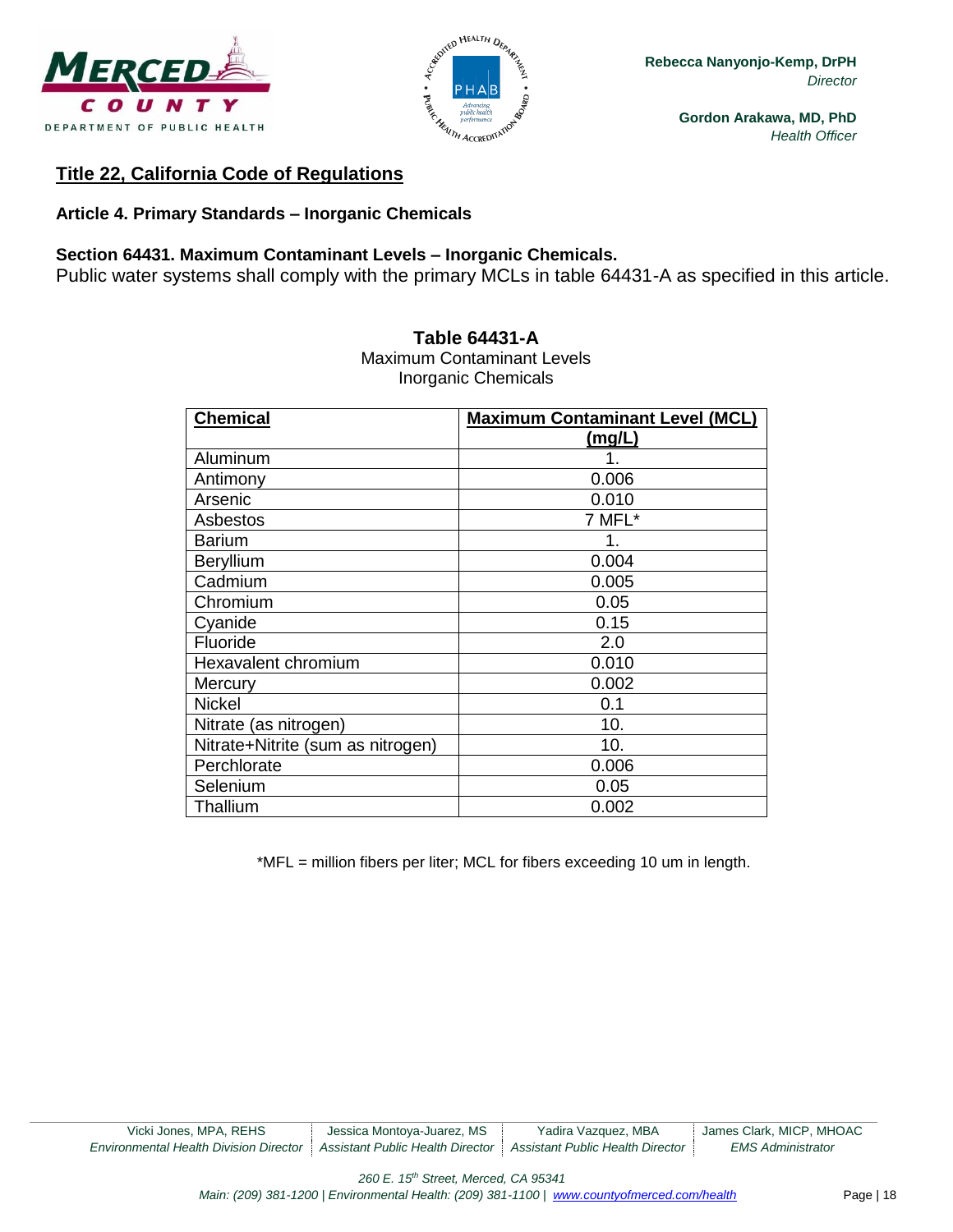



#### **Article 5.5. Primary Standards – Organic Chemicals**

#### **Section 64444. Maximum Contaminant Levels – Organic Chemicals.**

The MCLs for the primary drinking water chemicals shown in Table 64444-A shall not be exceeded in the water supplied to the public.

#### **Table 64444-A** Maximum Contaminant Levels Organic Chemicals

| <b>Chemical</b>                       | <b>Maximum Contaminant Level, mg/L</b> |
|---------------------------------------|----------------------------------------|
| (a) Volatile Organic Chemicals (VOCs) |                                        |
| <b>Benzene</b>                        | 0.001                                  |
| <b>Carbon Tetrachloride</b>           | 0.0005                                 |
| 1,2-Dichlorobenzene                   | 0.6                                    |
| 1,4-Dichlorobenzene                   | 0.005                                  |
| 1,1-Dichloroethane                    | 0.005                                  |
| 1,2-Dichloroethane                    | 0.0005                                 |
| 1,1-Dichloroethylene                  | 0.006                                  |
| cis-1,2-Dichloroethylene              | 0.006                                  |
| trans-1,2-Dichloroethylene            | 0.01                                   |
| Dichloromethane                       | 0.005                                  |
| 1,2-Dichloropropane                   | 0.005                                  |
| 1,3-Dichloropropene                   | 0.0005                                 |
| Ethylbenzene                          | 0.3                                    |
| Methyl-tert-butyl ether               | 0.013                                  |
| Monochlorobenzene                     | 0.07                                   |
| <b>Styrene</b>                        | 0.1                                    |
| 1,1,2,2-Tetrachloroethane             | 0.001                                  |
| Tetrachloroethylene                   | 0.005                                  |
| Toluene                               | 0.15                                   |
| 1,2,4-Trichlorobenzene                | 0.005                                  |
| 1,1,1-Trichloroethane                 | 0.200                                  |
| 1,1,2-Trichloroethane                 | 0.005                                  |
| Trichloroethylene                     | 0.005                                  |
| Trichlorofluoromethane                | 0.15                                   |
| 1,1,2-Trichloro-1,2,2-Trifluoroethane | 1.2                                    |
| <b>Vinyl Chloride</b>                 | 0.0005                                 |
| <b>Xylenes</b>                        | $1.750*$                               |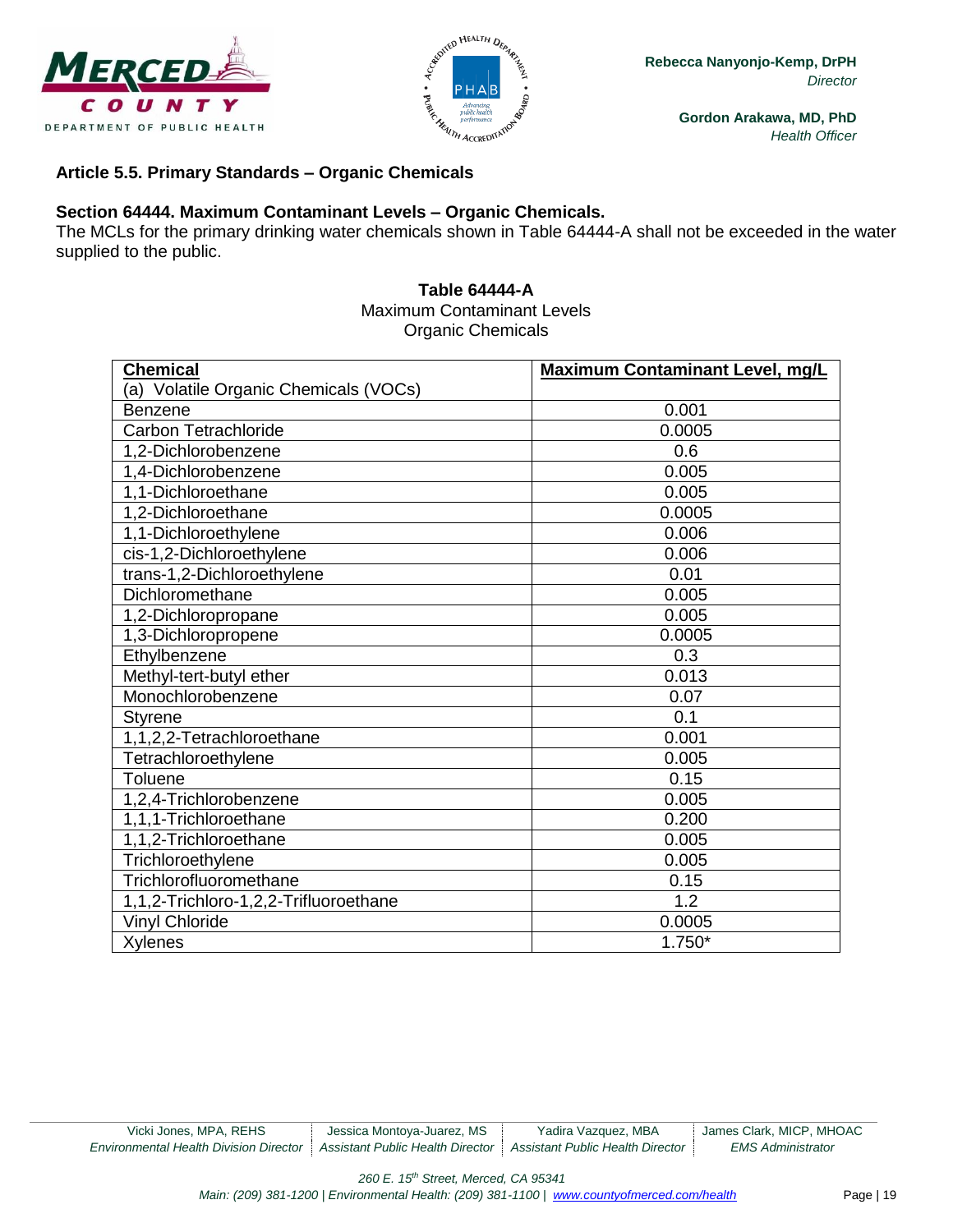



# **Table 64444-A (continued)**

Maximum Contaminant Levels

Organic Chemicals

| <b>Chemical</b>                                     | Maximum Contaminant Level, mg/L |
|-----------------------------------------------------|---------------------------------|
| (b) Non-Volatile Synthetic Organic Chemicals (SOCs) |                                 |
| Alachlor                                            | 0.002                           |
| Atrazine                                            | 0.001                           |
| Bentazon                                            | 0.018                           |
| Benzo(a)pyrene                                      | 0.0002                          |
| Carbofuran                                          | 0.018                           |
| Chlordane                                           | 0.0001                          |
| $2,4-D$                                             | 0.07                            |
| Dalapon                                             | 0.2                             |
| Dibromochloropropane (DBCP)                         | 0.0002                          |
| Di(2-ethylhexyl)adipate                             | 0.4                             |
| Di(2-ethylhexyl)phthalate                           | 0.004                           |
| Dinoseb                                             | 0.007                           |
| Diquat                                              | 0.02                            |
| Endothall                                           | 0.1                             |
| Endrin                                              | 0.002                           |
| Ethylene Dibromide (EDB)                            | 0.00005                         |
| Glyphosate                                          | 0.7                             |
| Heptachlor                                          | 0.00001                         |
| <b>Heptachlor Epoxide</b>                           | 0.00001                         |
| Hexachlorobenzene                                   | 0.001                           |
| Hexachlorocyclopentadiene                           | 0.05                            |
| Lindane                                             | 0.0002                          |
| Methoxychlor                                        | 0.03                            |
| Molinate                                            | 0.02                            |
| Oxamyl                                              | 0.05                            |
| Pentachlorophenol                                   | 0.001                           |
| Picloram                                            | 0.5                             |
| <b>Polychlorinated Biphenyls</b>                    | 0.0005                          |
| Simazine                                            | 0.004                           |
| Thiobencarb                                         | 0.07                            |
| Toxaphene                                           | 0.003                           |
| 2,3,7,8-TCDD (Dioxin)                               | $3 \times 10^{-8}$              |
| $2,4,5$ -TP (Silvex)                                | 0.05                            |

\*MCL is for either a single isomer or the sum of the isomers.